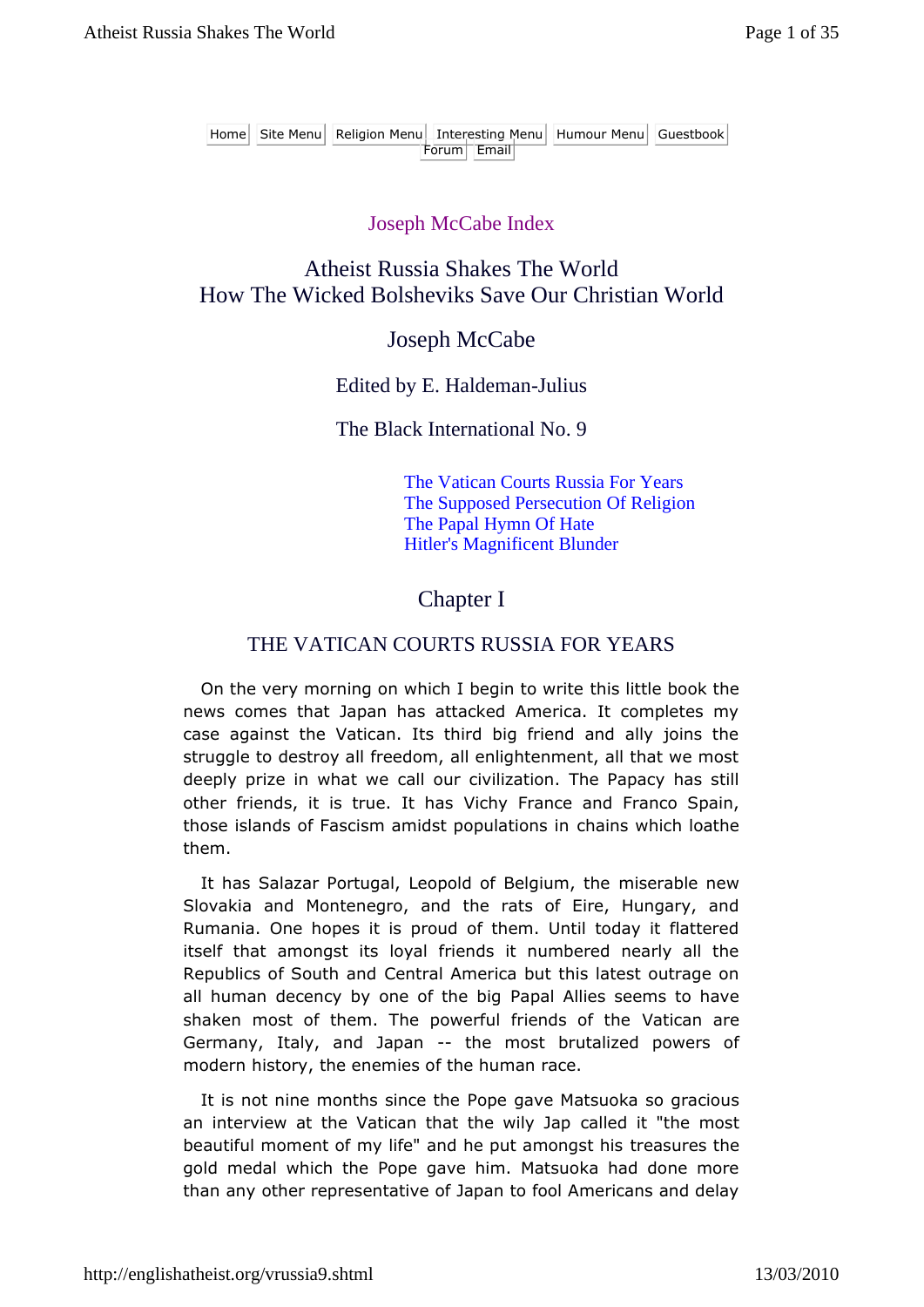their armamentis He more unctuous liar than Ribbentrop. Last March, when he waafs escotionately received by the Pope, he had just come from interviewHsitlwrithand Mussolini, in which beyond question the date, if not the Japaner, of intervention must have been discussed. There is here no roo one ofthose "unauthorized" assurances that the Pope wa saddened or depresmend mourred about barbarous outrages. From the audience he went, radissumal pouthlise audience ten to fifty dollars-aalmedasiaid, accordtilmeg @osservatore (his own organ) as well as the Italian and  $G$  who an journalists were present, that he had had "a fine conversation" with Mats And theuscrupulous Japs went home to join in the concerting the plot to dAmperica to the last moment and fall upon it with all the brutal cunni**ng acchdery** which have characterized the greedy enterprises of the Poopersbig of riends.

Why call the Pope Japan's ally an  $\mathcal C$  aftrine both independent border of  $\mathcal C$ may ask, I had better recall for you what Itsaid briefly on subject in the second book of this series. When in the most f hour othis catastrophic development, the rape of Manchuria, first triaston beth of barbarism against civilization, Japan lool round a hostile woorlad friend it found only the Vatican. The new Secretary of State, the oppree, seintected French priests in the East to cooperate with the band inst think that any decent American Catholic will ask you the believe that Papacy was merely concerned about the spiritual welfare of the thousan(obr hundred) miserabloso rivests to the Church in Manchuria.

Anyhow, t was the beginning of a most edifying friendship Although there were 000,000 Catholics in Japan there was soon talk of an exchange of ambbawsendoTs kyo and the Vatican City, and just when Japan exposead boilus own lies Manchuria by seizing and corrupting other provinces of Chin Vaticaproudly announced, and the Catholic press everywhe joyously repeated, that at proof of amity between two "civilizations" had been achieved.asSilnogeuctheech, in the words of a French Catholic, no Japanese wifsiated standing Europe without calling to pay his respects theor.""the Holy

By what name will this beastly war be known in the histo booksof the future? We hope that-goruam doprheialdiren will read of it waim hazement in their High Schools as "The Last Great War." If the men and wothenrics fing generation who have shuddered at its horrors do not mae we of a clitical vigilance, if they again trust priests and politrieians to preve world from drifting into so shameful a surrender to banditry, areunworthy of the years of sunlight which the chances of have offerted m.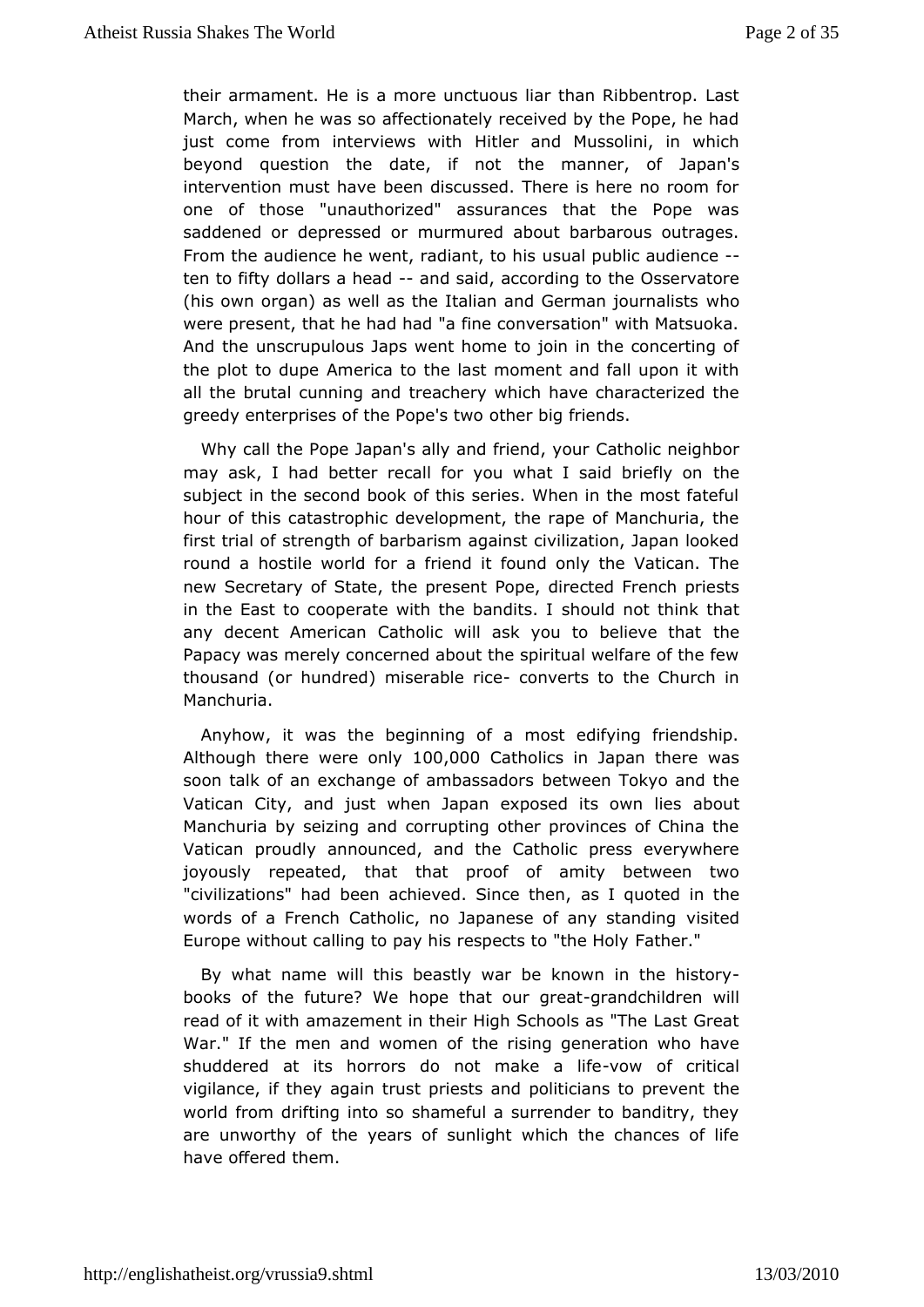Some think that the title will be "The Most Amazing War History F"rom1919 onward hundreds of writers thrilled us with gruesome pictures soufpelberutalities of the next war, and for the last ten years at least the theave been a doubt in any man's mind which nations were expecto won to reaamd poison upon peaceful cities and which peoples were to suffe the aggressive nations openly flaunted their programs of con and the pitainly named victims went from jazz to swing and  $\mathbf{I}$ even the weapon \$108 fot in the fields. When the time came little England declared wae qwipment 168 fgood planes quarter of a million cacrodithioner d  $\alpha$  and  $000,000$  as masks. France entrusted its fate to naval and militarhyo commanders allow priests to tell them that an appalling national cala purifies the solo f a people and that no price is too high to pay the destructio Coomfmunism and Atheism. Then there was the long spell of "cockeyed warp riorfit we heircsh waxed fat. Then, most amazing of all, the great power he transmit the world had maligned and every Church cursed eimtered the are which we were supposed to be fighting for Christian civilizati lit iat last with valor and heroism.

Some day historians and militawy llex stein that e more coldly than we can and more boldly than we dare today w chance the British Empire, even with what we might call morganatic allican America, had of escaping destruction after the appalling betracyiarlic fation by France. There will be at least many who will concluddittheatheid at that time persevered in his designs against Russia ob aftarekturning YugoSlavia, Greece, and Russia, the issue would have been. Letme, since I am an Englishman, leave it at that.

But the most amaeantgre of all is the story of the relations of the Vatican with the i Sidiviation. In all that maelstrom of emotion that agitated the presspleasndof the world when mighty Russia entered the war nothining trivigausing othean the wavering and discordant note of the Catwollen press. Even it was clear, as it must have been to every informed person, theworld's peril was mightily relieved, if not dissipated, by accession of ntehwiss trength to the forces of good, large numbers of Catholics in every doecnuonutmiyed the idea of employing it, and a certain reserve or hesito aution throughout the entire Church. You know why.

Every Church attacked Russia for its Atheism and its supposed persecution of relighen, others had been temperate in comparison with the Church of Ragme. Ten years it had borrowed and adopted the motto which Voltaire had co against self, "Wipe out the Infamous Thing." We had been read in Catholic wrfiderdecades that the truculence of that slogan was proof of the esweehotaalty of the irreligious soul, and suddenly, five or six years eangtole who ice of Mother Church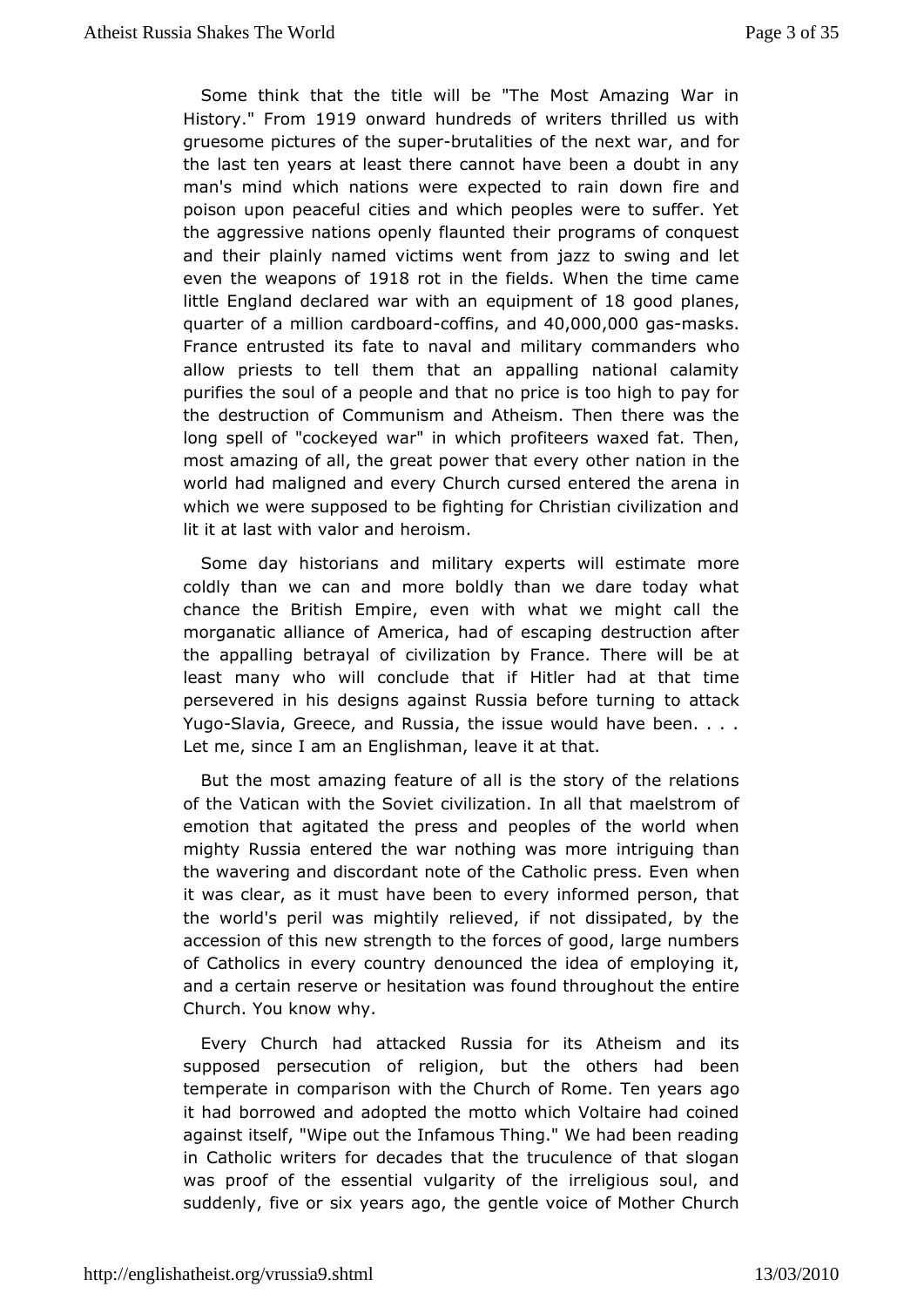began its "Wipe out Bolshevism in RausseliaMe Saiccaoin", Even a Catholic writer does not pretend that Voltaire urged m extinguish the Roman Church in blood. But that is the only po meaning to the Pope's slogan. He appealed to "governments." The German hierarchy aptpoe allie bler to let them add their prayers to the thunder of his guns. The ine amenticy anappealed to Wall Street, which is believed to have some influence Washington.

All that is known, but what is your Catholisa friend likely to you tell him that in what his own (as well as general) liter callsthe very worst years of Bolshevik power, the years wh priests like FaMalesth, who spent two years in Russia, tell him that bishops and priesmistrwiered by the hundreds and with sadistic savagery, the Vatican weavee reytraenrived to court the favor of Lenin and his colleagues? Theatripofthe first Bolshevik powheer summer 1018 Russian Catholics omeld thefirst time in the history of Russia, the most solemn and au of their pubplrioncessions, with the consecrated host, in the streets of Leningrad, anwdasoablowed to molest them?

That is really the most amazing feature of the Vatican and Russia. As long as the Bolsheviks were Bolshev that is to say, as long as Lenin attempted to run the counti Communist lineand a savage White War and famine did profoundly disturb the normaps Syobiod big-ythe Papacy was the only power in the world that teemp pet at dby enter into cordial relations with them. But when the OlNew Economic suspended Communism in Russia, when the passions of the war had ied down and the stately structure of a new and high civilization begraset of rom its foundations, the Pope began to denounce Bolshevism as the the awnevil and call for a crusade to wipe it out in blood!

Yet the evide focethat can be taken entirely from Catholic sources, and any man whom as a cead nifully supported by the Catholic Teedintche Papal ambotitoanke over the eastern Churches, will be prepared to accreative it.o many, it will seem not merely one of those "libels" of which Catholi taught to complain so pathetically, but a quite impossi suggestion. So take shis attempt of the Vatican to court the Soviet government during othe iveuyears when all the rest of the world hated it aspountfirst

From the Catholic Teeling (The Pope in Politics), who is no against his Church, I quoted the statement that the Vatican most eager chapture the Greek and other eastern Churches in order to counterbalagic ewith eof democratic elements (chiefly American and British) in Cheurbatin He goes on to describe how the destruction of the power of Canten Graduage KC hourch in Russia by the Bols-hienvifkesct, the knowledge that they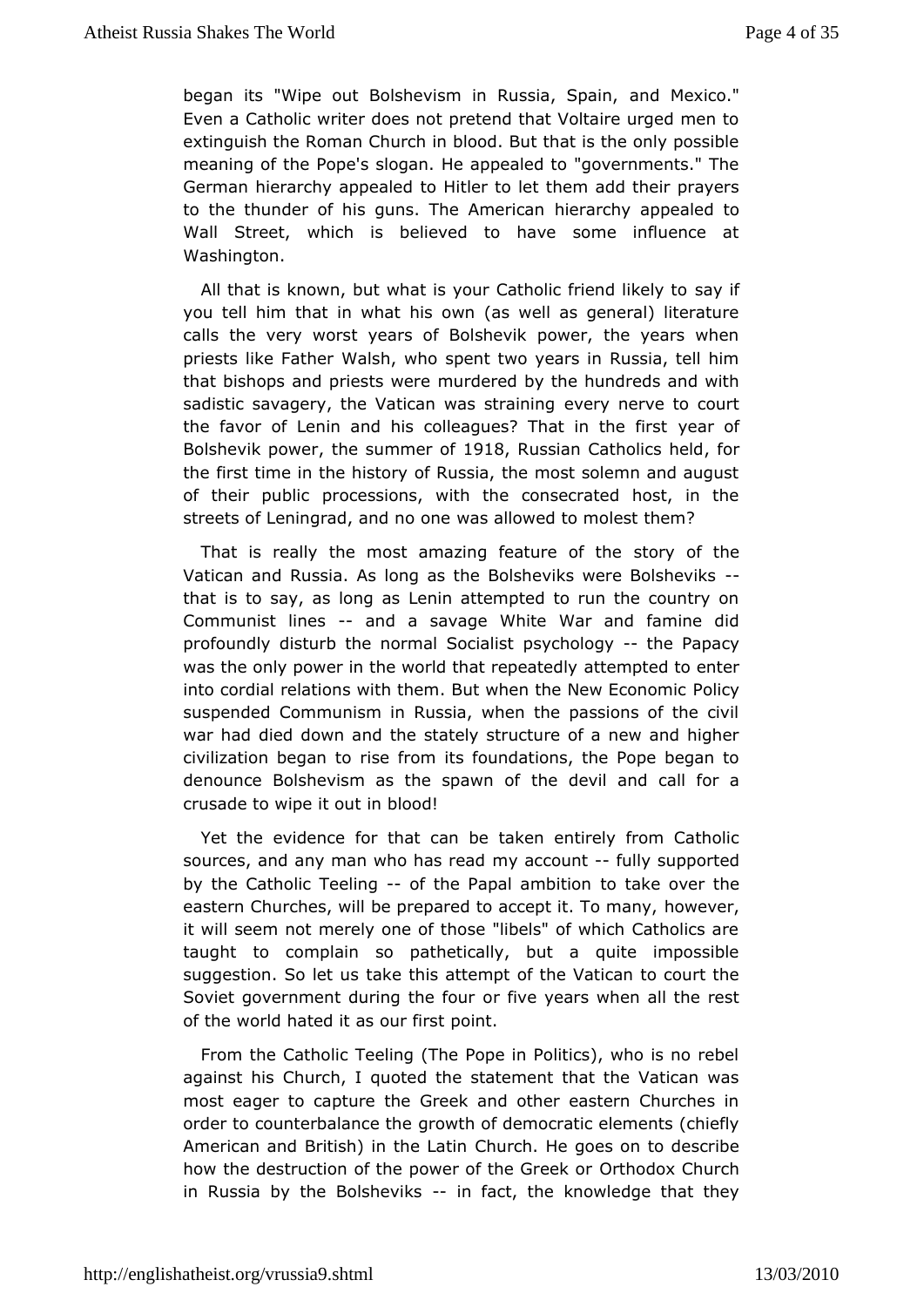would very soon achieve a wheis the Papacy a wonderful new outlook for antisdemocratic ambition. By flattering the Bolshevik leaders and thanking othe enlivering Russian Pacifists from the tyranny of the Orthodox Chownecch tid take the place of the discredited heads of the old nathonal

The somewhat sympathetic American writer George Seldes ( Vatican) says the same, with a slight difference. He says th Vaticamegarded the rise of the Bolsheviks to power with mix feelings: a loaththeir feconomic philosophy and rejoicing for which he quotes the Osisset wate potendid opportunity of the Church, Seldes states opaglee of tis book that the historical part of it is taken from a workC by how in suffrench G. London and P C cho (ple Vatican et le monde, m 938. Phone Hedoes not explain how all pages of historical matter in the French book have to more the and arge pages in his own book. Anyhow, he here reheunchest. They simply say that the Papacy rejoiced in the Russian Roevaluaisom to pened out a golden prospect to itself. The taflamay bout the hee Bolshevik philosophy began later. At the time doubtless Rome just the same idea of Bolshevism but it was prepared to sup thedevil.

Another Catholic writer who candidly describes this early ph Miss M.A. Almedingen (The Catholic Church in Russia To 1923. Her littbeok is valuable not only because the author is one of those ardent (pinoutshesense) virgins who are the treasure of the clergy but becauseR ushs eididend ining these years of courtship. She tells us that the Bolsheviks at a released the head of the Roman Church whom the Tsarists ha in prisona Pole who had been guilty of political intrigue, be noted- and lifted the restrictions which the Tsarists had laid upon Papist activities. Istamse to heavout Catholic and very truthful lady who tells us that in the 9\$800 antehnoloofs were allowed to hold, for the first time in tRhuesian history, sacred Corpus Christi procession, a priest openly carrying they cahle Blessed Sacrament, in the streets of Petrograd and least one other Tchiey Bolsheviks actually favored the Roman against the Greek Catholics, waansd, tthese ideal witness assures us, no interference whatever with the the religion summer d919 nearly two years after Lenin, and mower " persecution matil three years a fther 1 bh2a0tshe sa,  $v$ Rsome was stillinetent upon friendship with the Soviet authorities th bodies of friars waitted frontiers for the signal to march in and win the Russian peopletionthe

I have earlier explained the situation. The Russian Ortho Church was the largest of the sections into which polit developments in Sthe Century had split the old Greek Church It differed from the Roinhua and on one very abstruse point of doctrine (the procession of Gtheest Hobyut most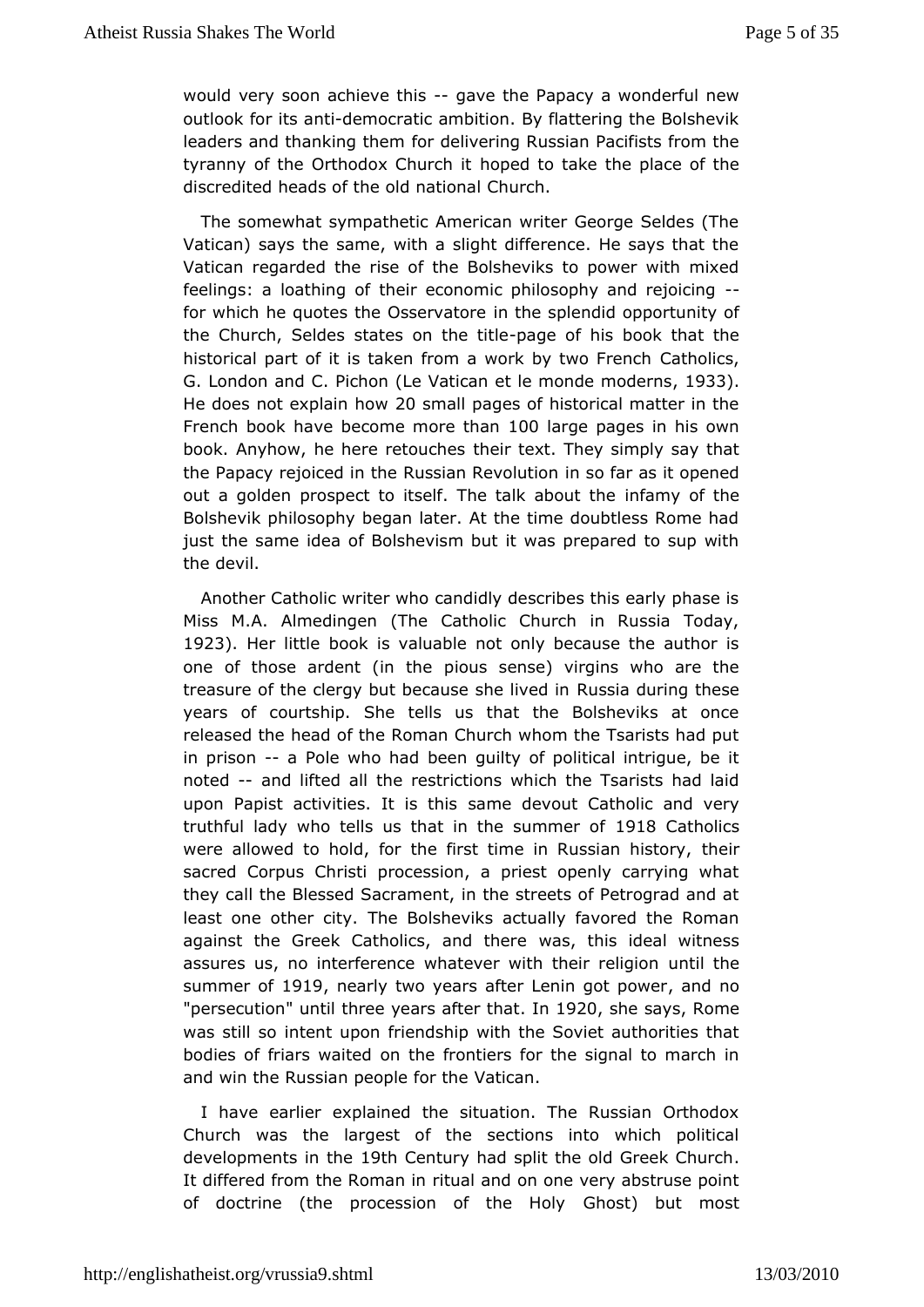emphatically in rejecting the Pope's pretensiaomos. That it was had always been, very corrupt is agreed. "The Orthodox Ch was filthy th corruption and deb'as unisor  $S_f$  eld  $p.s$  287. The10,000 monks we"weery lax," says the Catholic Encyclopedia. But most people have read dhearavet evristic story of St. Rasputin. Any body who carers to look Thue Raomanay conf of the Romanoffs which I wrote and publishet1911n7 New York in will find many piquant pages idence Peteh the Great had so open aontempt for it that in the drunken debauches he held w his court he and the menten dressed as monks and his loosest women dressed as nuns. Cath@remeet hhaed hardly less contempt for it. We recognize in every agreelagidceucsent and minority in it but it remaine hd7 suon tgile nerally corrupt that most educated Russians despised it.

The Bolsheviks had another nether onlito besides the spectacle of so corrupt a body owning "fabulohus wealth," most neutral historians say, and exploiting the ignorant. Fro timeof the French Revolution it had drawn closer to the autocl knowing that the wheeuveld stand or fall together. Every atrocity of the statesmen and hit heelings who protected the throne of the Tsars was blessed by the Hoalmyd Stylmied continued in the 19th Centurlyn the last great revolution, a1r9y 0 p45e, rtikoned jails of Russia, which were supposed to have a capacity 107,000 were crammed w7th 000 risone beside 1s00,000 in the Siberian colomeses prisoners were to a very large extent young men and women not ether that class. Thous and safter boldly stitching tabs nwain the sthoenir their clothes. went out on the streets to be shoctom hundredds suicide or were carried off by epidemics in the fetid jail's month.

Brutal jailers raped the refined young women in their cells press abroad put these horrors in small paragraphs, if they mentioned aalt. The bannee ardlines were reserved for the fictitious "Bolschter ockities" of a later date. But you will not be surprised that a great dients to whas din the memory of the Socialists.

Yet Lenin and his colleagues content, as long as the clergy kept out of polities, to disest@bluischh, the bestroy its monopoly, and confiscate the bulk of its superfluous wealth Beyond that, Miss Armedinger insists, there was no persecuti four or five ars, and the complete freedom, and equality of cult which the Orthbidsor archy had refused, were warmly welcomed by the Romanists. The Waweveer, which had from long experience a cynical distrust of apgorsmeed or tasim veand a decided preference for the knout, wanted morthehan freedom. Orthodox Church had been richer than any section of the Rc Church, whim thRussia was exceptionally poor. A very impartial note on the religiitouastion in Kiesing's Contemporary Archives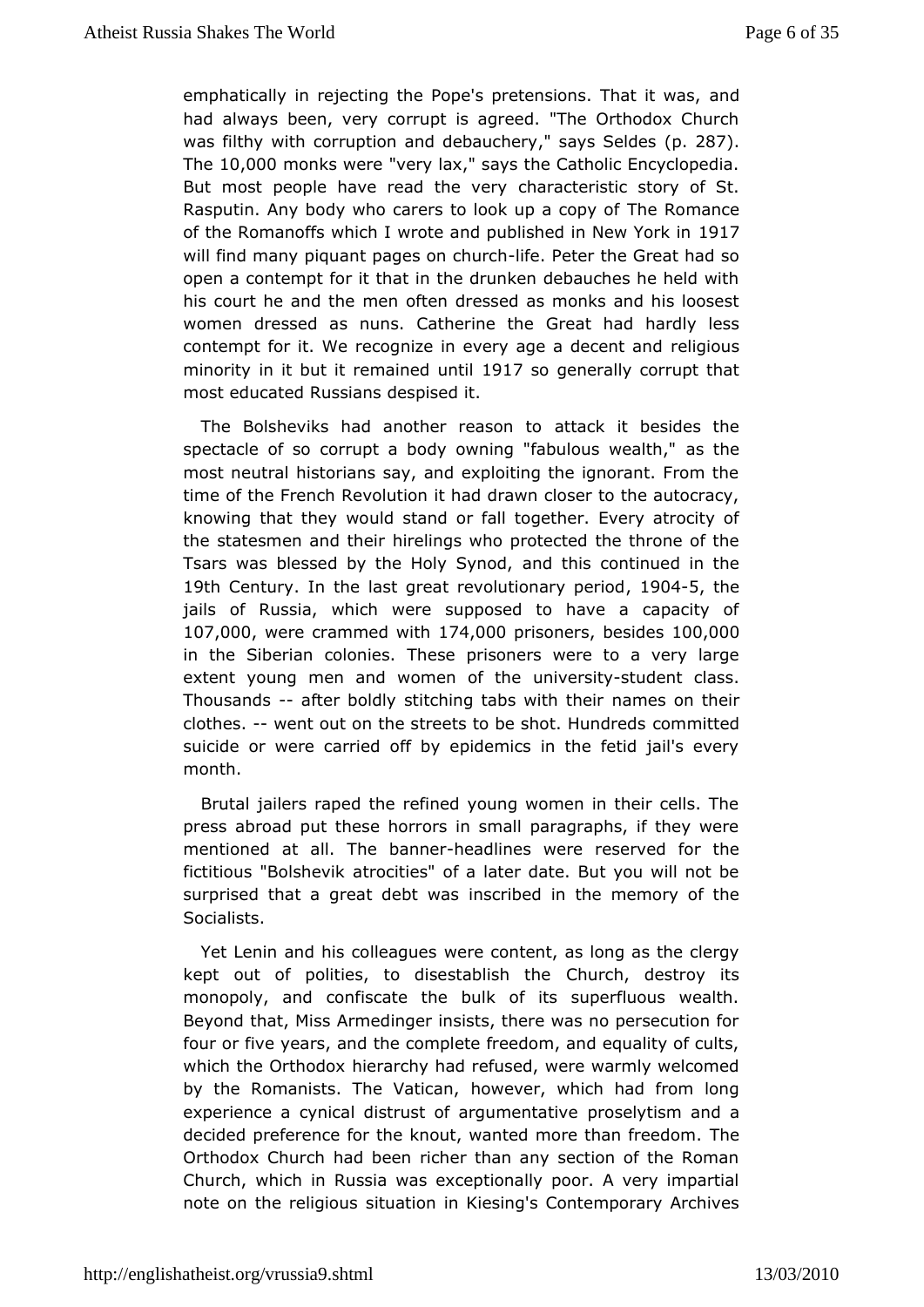$(OctobdR<sub>1941p. 4848</sub>$  saysthat the monks and higher clergy of the Orthodox Church had a wealtahlonine loafnd \$8,500,000,000d the property elsetc of their churches andmonasteries represented a vast further sum.

The Vatican's dream o o vtearkithings was soon dissipated, as the Bolsheviks more sensibly transfeepreed in the Russia. But it was , said ce the censuls  $9$  1 $\alpha$ *s* that theOrthodox  $Church$  h $\theta\theta$ ,000,000 mmunicanatisd doubtlessince the only difference in doctrine was one that not  $100$   $0e$   $0R$   $0$   $s$   $s$   $i$  an in could comprehendittle pressure from the Soviet authorities Would help these millionsill(imeorsattley) to see that the Pope was a far holier person than the at Orthodox

The Bolsheviks had other designs but for a weer aer or two they not unwilling to see Roman Catholicism, of which they knew littler, eplace the Catholicism which they had so much ground hate. Meantihmoowever, the White War, in which passions flamed to redness and conservative writers admit that the Imperialist Russians themselves compopiathed atrocities had broken out. How this led to what is called uperstraseld ustecen in the next chapter, but it is worth noting that we arabled here a with the French Revolution of a very different kind from that isusually, and falsely, pressed upon us. Aulard and other le Frenchhistorians have shown that Danton and Robespierre instead of trying to deelsigtion, made every effort to maintain the Church but the people to weeminuline of much the same way Miss Almedinger, then living in RussLieanindezsnoodibheis colleagues following a policy of religious freedom and the p impatient of it. The Red guards, she says, frowned on the p Catholptocessions 901f8 but did not intelmetrine following year they begadistourb services in the churches and were checked by the authorities, doind the see riously interfere with religion  $\psi$  22 when large numbers unthes were closed and priests arrested.

We shall see why. Froormtehnet let us follow the wooing of the Kremlin by the .Vlant1@202theRomanists in Russia, who were now reduced to one or two millions, amobstly Poles Lithuanians, by the formation of the independent republic Poland, uffered like the Orthodox for having intrigued with t invading Poles Wahnite Russians, and the golden prospect that had opened up 9 nn 7 to the ey or sthe Papacy was replaced by a fear that its Church was doomdeedstroucttoiobal in Russia. The Genoa Conferent & 2 2 inst which the Europpoe waen's were to meet and come to a friendly agreement with representativeRsuotia, the higher interests of trade and the recovery of debts having dierrubedd's repugnance to Atheist Russia, gave the Vatican a n**A** wchhoips bop Thos Genoa was instructed to get in touch with and cultivate Com Chicherin.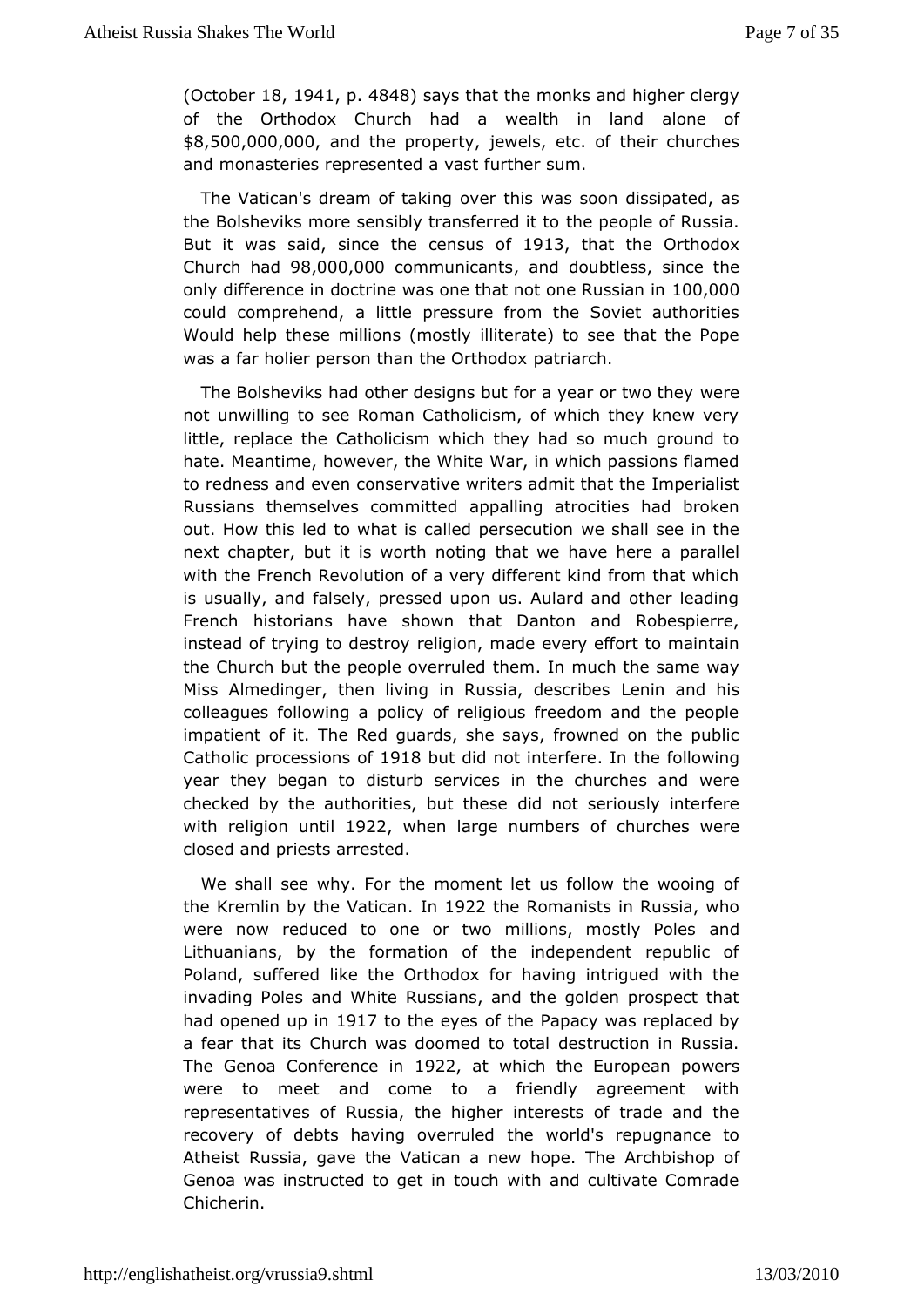London and Pichon, whose account is followed by Seldes Teeling, tell the story. After several futile attempts to r Chicherin ahehbishop got himself placed next to the Russian a banquet which the Iktaria oave to the delegates and he was as amiable as an Italian prehaotwe kondowes He came away with Chicherin's autograph on his menufoexhcihsangwim.g it Bear in mind that according to later Catholic literature t Bolsheviks had already slaughtered a thousand bishops and h knows how mahnousand priests.

Doubtless the archbishop sent a roseates access to this to Rome, but Chicherin was not so simple as the prelate imac Russia, disgusted at the hypocritical patronage and greed c powers, madee paarate tradee ement with Germany, and the conference endoeadnfusion.

The Vatican still wooed the hated Russians. some men com itto a blond goldger pursuing a wealthy gangster but we will confine ourses twreigtly to the facts, as told by Catholic writers. The agents of the Vtatin transferred their solicitation to the Russian representative in RomwearTheed chive in followed by a famine in which millions died, and the fBope pressed permission to help in the work of relief in which many nat cooperateEd.en Catholic writers do not go so far as to ask us admire the generosthtey batican in helping the nation which had, it was alleged all overbteheen wo pourilldy of an atrocious massacre of priests. The aim waps rospoage benadraly that the Russians exacted an agreement that the m/eamhibceams of the relief mission should avoid politics and propaganda before wereallowed to enter the country.

Everyone knows the value of theosreponCiastehsoltic refrain from propaganda; when, for instance, you send ayour children nun's school or an invalid to a Catholic hospital or convale home. A riest or nun is bound in conscience to get round th promise. So the Amdescuan Father Walsh, the head of the Vatican mission, set out with micae mpid ricoents "for the children of Russia from the Pope of Rome." Sbussehelectosaynsot add, as London and Pichon do, that they took also colo photographs of the Pope to stick  $\overline{a}$  in the  $\overline{a}$  reliefyou can imaginer yourself what answers the Jesuits gave when Russians made inquiriethis bout turesque and benevolent gentleman. The Russians found that ot sheet will wave head in 1924 conducted them to the Whanesthiewent back megical and published one of the vilest of the attacks on Russia whic nowbeginning to gladden the heart of Wall Street. He swe together the wildestno and incredible stories of Bolshevik savagery; and you will find it to the ember that these things are supposed to have been perpetdatendg btehfeore or two years when the Jesuit was working in Russia in frie relationship with the Soviet authorities.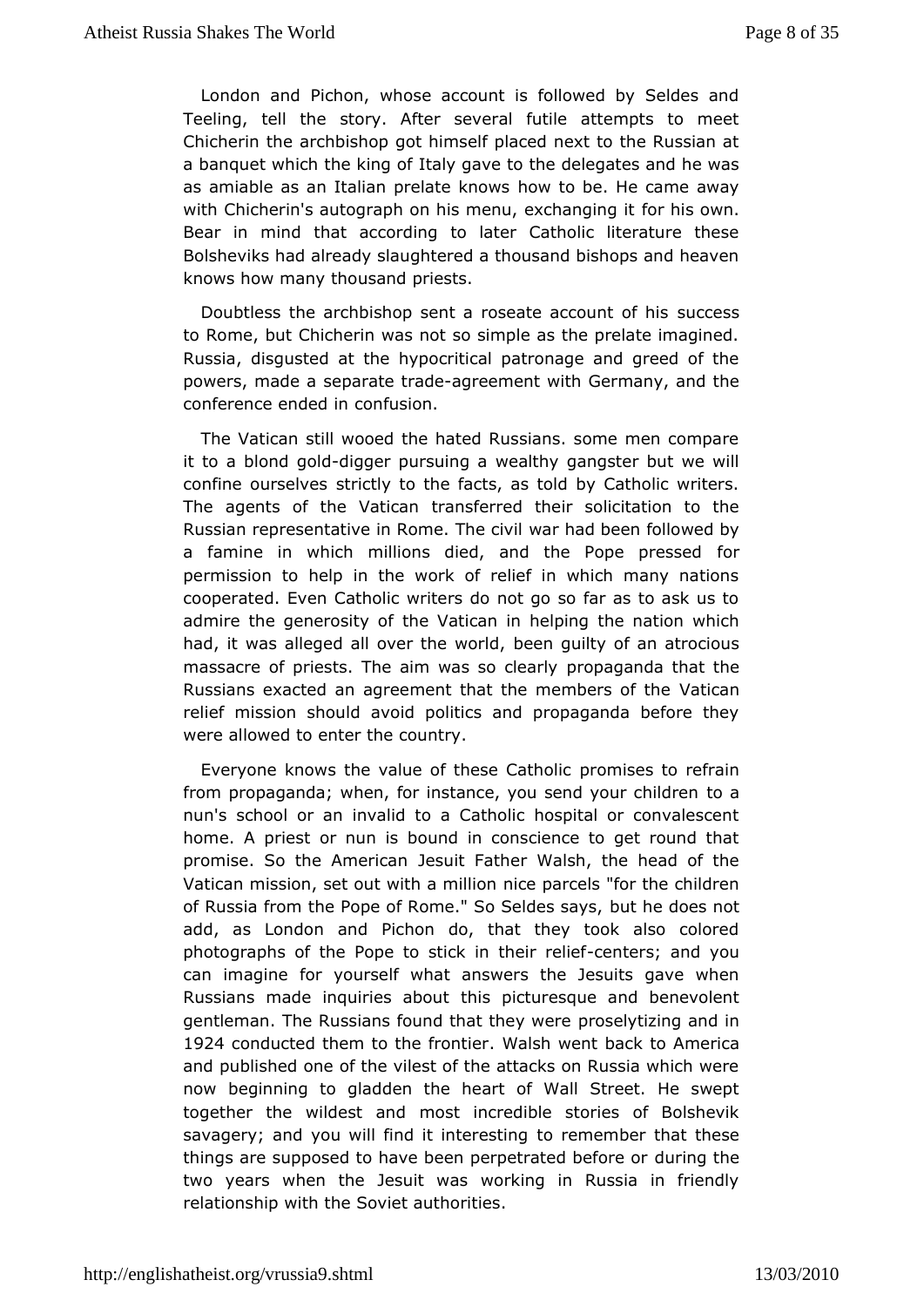Still the Vatican hopeholoselta French Jesuit, Father D'Herbigny, whom it turned into a bishop to meake acceptable to the simple Soviet authorities, He and a few o gotinto Russia and were expelled for intrigue, and the Ide courtship, which now as clearly hopeless, ended in a Hymn of Hate. D'Herbigny joined the nidbelide be regarded as the author of the Papabalugfloer "the extind tobshefoism." It is convenient for Catholics to forget that the tsatican press friendship on Russia during these years when the appal condition of ctchuentry did give rise to a great deal of violence and all the rest of the easy chroid tile. But the facts I have given are quoted entirely from soat besic and we must not allow them to be concealed. What the Papadoyou beltiheeved character of the power with which it sought an alliance dic mattero it. All that it regarded was, as it thought, a new cha of attaining wealth power.

As soon as that chance was definitely lost and Communism Atheism spread from Russia and threatened the Church's  $w_{\ell}$ and power in octohuemtries it turned against Russia and tried to excite a war against fat that Russia was now building up a peaceful and humane civilizatmoantterdtooitt. Indeed, the clearer Russia's peaceful and humane int**and**ioths became greater its success the more savage the language of the Va became  $\mathbf{D}$ id I overstate the truth when I said that the first aim the Blackternational is the protection and increase, by hook crook, of its woeward th and power?

# Chapter II

### THE SUPPOSE **IPERSECUTION OF RELIGION**

When Mr. Roosevelt recently sent M-basarcoin at to inquire what help Russia required he told his enguogstoonaose the freedom of religion. That fact was stated in many papers and it dulyrecorded in the Keesing daily summary of the press. Noth but heavy pressome the Churches could have induced so broad - minded a statesman **R**soMeyelt thus to interfere in the internal affairs of another nation planetiony, lay down conditions on which he would grant help toweas power that bearing the whole brunt of the attack on civilization; and ba this.pressure of the Churches is, notoriously, the charge t Russia persecuties ion or puts penalties of some sort on those who practice it.

Most outs know the insincerity of that charge. Russia was fea and hated, undentitetred the war because its rapid progress from about 928 to 1940 discredit and very sacred principles of the British and American press, litepatitie, ansad One, the ancient and threadbare charge against Sroecailalyism, the fundamental reason why Russia was treated as an outlaw na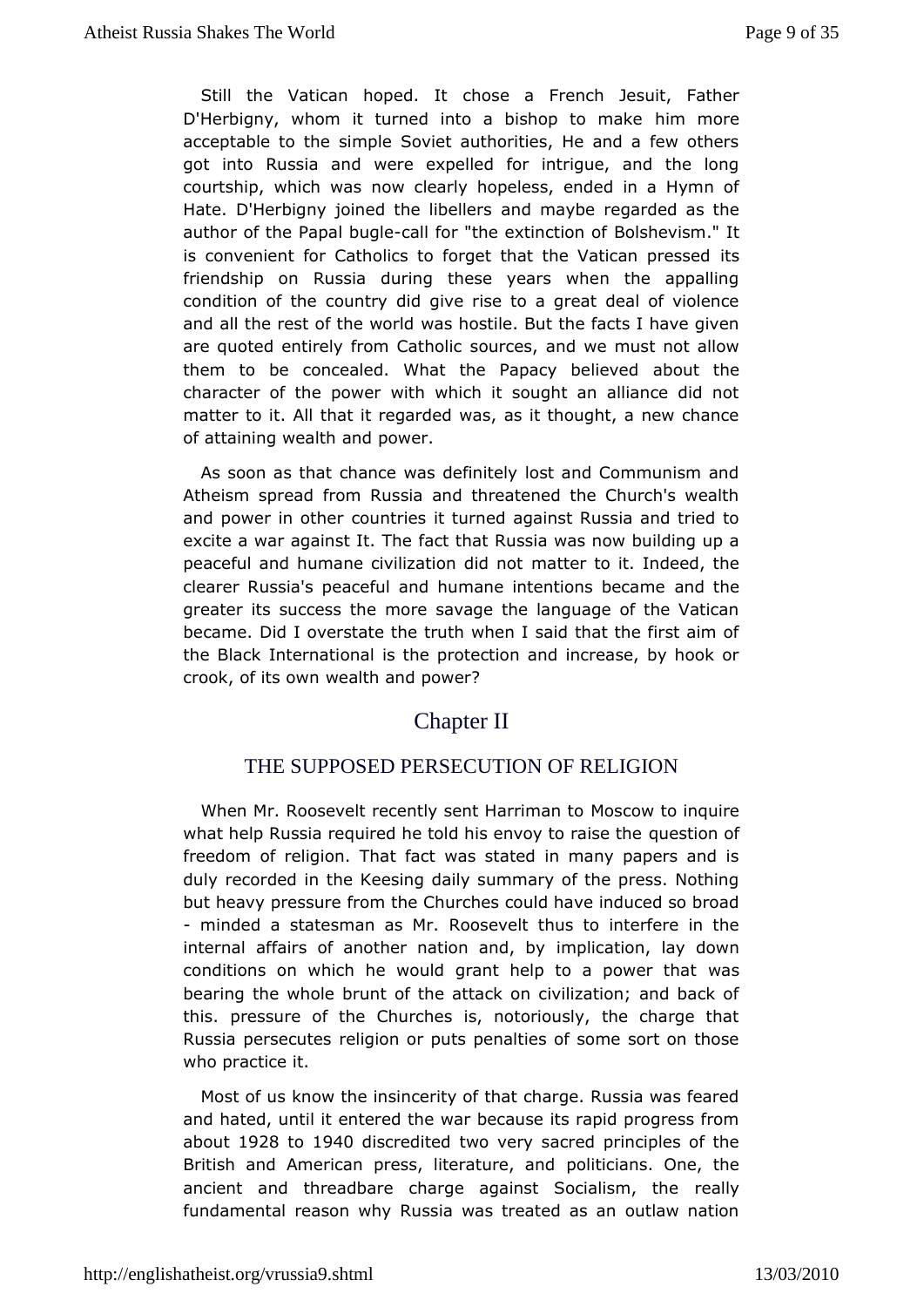and the ruth about it concealed, was the assertion that you can make progrewsisthout private enterprise or, in the ordinary meaning of the word, captitus biushed not do to let the people of the world know that Socialista us a can was a rapidly that this most emphatic principle of individualities have was discredited.

The second principle was that you momaninibatine vaem existing civilization without religion; and, since in this resp are thinking of the ruling or, guiding class of a nation, the pi refers particularly to these. Yet, whatever be the strengt religion Rrussia today, which we will discuss later, no on questions or could qtheastione members of the administration from the Commissars at Moscacolwmitroisthreative officials of a small town are all Atheists. These a cthiedings have enty years one of the greatest feats in boshtsotrnyu diniothne eof a civilization. They took over, not a working caomoom mayirly solid as they Fascists and the Nazis did, but a country that had reduceto a state of social and cultural chaos, Tsarist Russia been low in cual hudrecharacter and, for so large a country with such resources, far fr**B** mt nihce three years of the European War, the ensuing two years of the hew IPioteisal md War, and the two years subsequently of famine and disease, had mad wilderness of the vast land. Anyone who does not realize ought to look aim to annual Reforms 9e2r3 and1924It was still ay  $6$  aws before the Communist statesmen could begin serious constructeome, a ant dat what they did between928 and 1940 is beyond all hisptroer centerlents. All the world knows it today.

Hence when American writers ment oved from Communism as John Dewey, Durant, etc. began to ather tanthis fact Socialist slogan was discredited and criticism, to be plausib to be confined to the supposed interference with religion. again priesand bankers joined hands, and the most unscrupulous priests of all Rwerent Ceatholic. Although, particularly in Britain, the charge pelipopiposne onventsing as we shall see, officially disproved years ago, the at the st admit Church of Rome was not the only offender. The entry of Russi thewar roused the same ecclesiastical fussiness in England  $\epsilon$ America, to wMich Roosevelt's unhappy instruction to Harriman bears witness. The PresheeBapotfist World Alliance publicly denied Maisky's claim that religion is been for years, free in Russia. To that we will return butrewceo, guatze nocme e distinction between Protestant and CCommunics annti The Protestant Churches wanted such diplomatic pressure as the government coburliong to bear upon Moscow, but as I have quoted repeatedly in the Powpoer'ssowthe Vatican wanted Communism extinguished by war.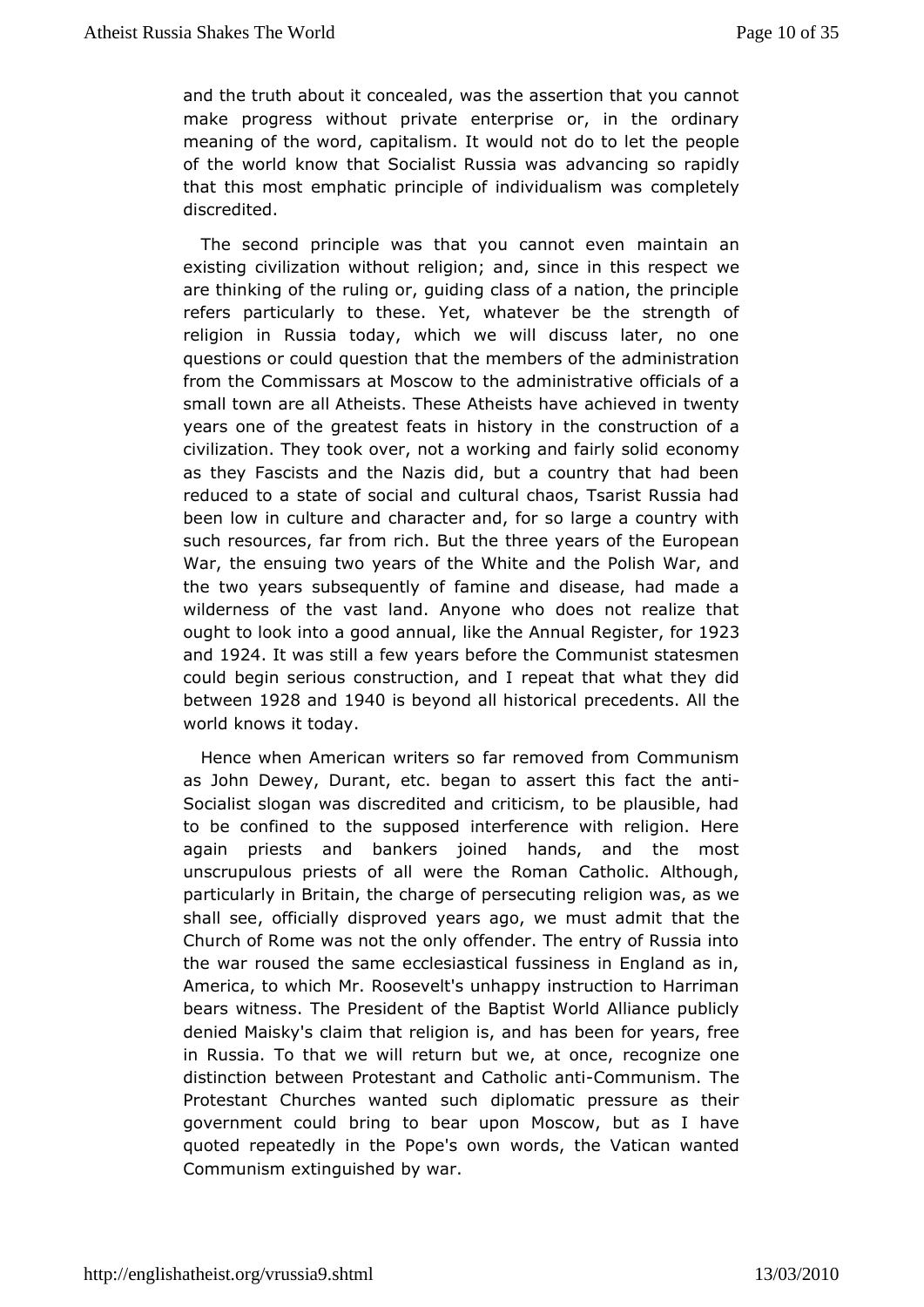Some of meyaders may occasionally regard my language about that Church, which is white at endofound respect in most papers, as cewneprhatic, but candidly, comunion awrith moderate historical knowledge characterize in milder terms effrontery of the Vatican's diatribes against Russia? Hell hat fury like Pape's scorn, of course, but most people do not expe the strident  $w$  and  $w$  as oning language of a rejected suitor from the heads of any Church, the dPfcogres to complain of persecution is simply grotesque. Ever since teun Enuerood pto some degree of mental sanity in Otth eCentury the Poperse lhad eon savage persecution to maintain their power and midifionthe half democrats who forfeited their lives for 1fot the  $\theta$  emtuinythe all butfaw hundred were victims of Catholic authorities, lay and clerical acttoing  $e$  ther.

But there is no need to go into history. In our own day, we seen repeatedly in this series of books, Rome follows the old ofpersecution wherever it can. We saw that the Catholic Ch and authoritie Roband maintained a brutal persecution of the Orthodox Catholics in the Galice annoteed of Protestants in Poland its ferlof m1919 to 1939 We saw thwahen Pacelli had traversed South America the most terribli eched srequition, torture, broke out everywhere. It followed the seizure of p fromthe Socialists by the Catholics of Vienna. . . . In short policy has been entropoly wherever the Vatican had the power to enforce right down to tbaly ime few months ago, when the priests of Croatia and Bulgaria felles psonofthtee Serb Church.

The supreme irony is that, as I have shown that my readers must be tired. of it, in its Canon Lawlaysday the Churc down that it "can and must put heretics to death." Catholic Britain aAcherica are so keen to prevent this from becoming generally known tahsat bnishes most people. Only two days ago I had a letter from a busianseksisning awhere he could buy a copy of this Canon Law as, if that -isas mipoissibole the Vatican Press alone publishes it, and on whether priests could get for him a photostat of tthe epaage five or six pages - making the claim! I have not found any priest bold enough to deny wiritming for the Catholic public. The modern world rightly laughs aotf the mide apriests burning heretics, or forcing the police to burm a heemplaime, the but there is here a serious question of primajplety The great of people in every advanced modern civilization claim freedo go tochurch or stay away, to accept a religious creed or rej them all. Why do to weerate all this fuss about "freedom of religion" from Catholic wripteires stan ow ho say they will, wherever they get the power, suppress and the from of Clericaascist power has in our own time fallen truculently up tens of millions of seceders from the Church in Italy, Sp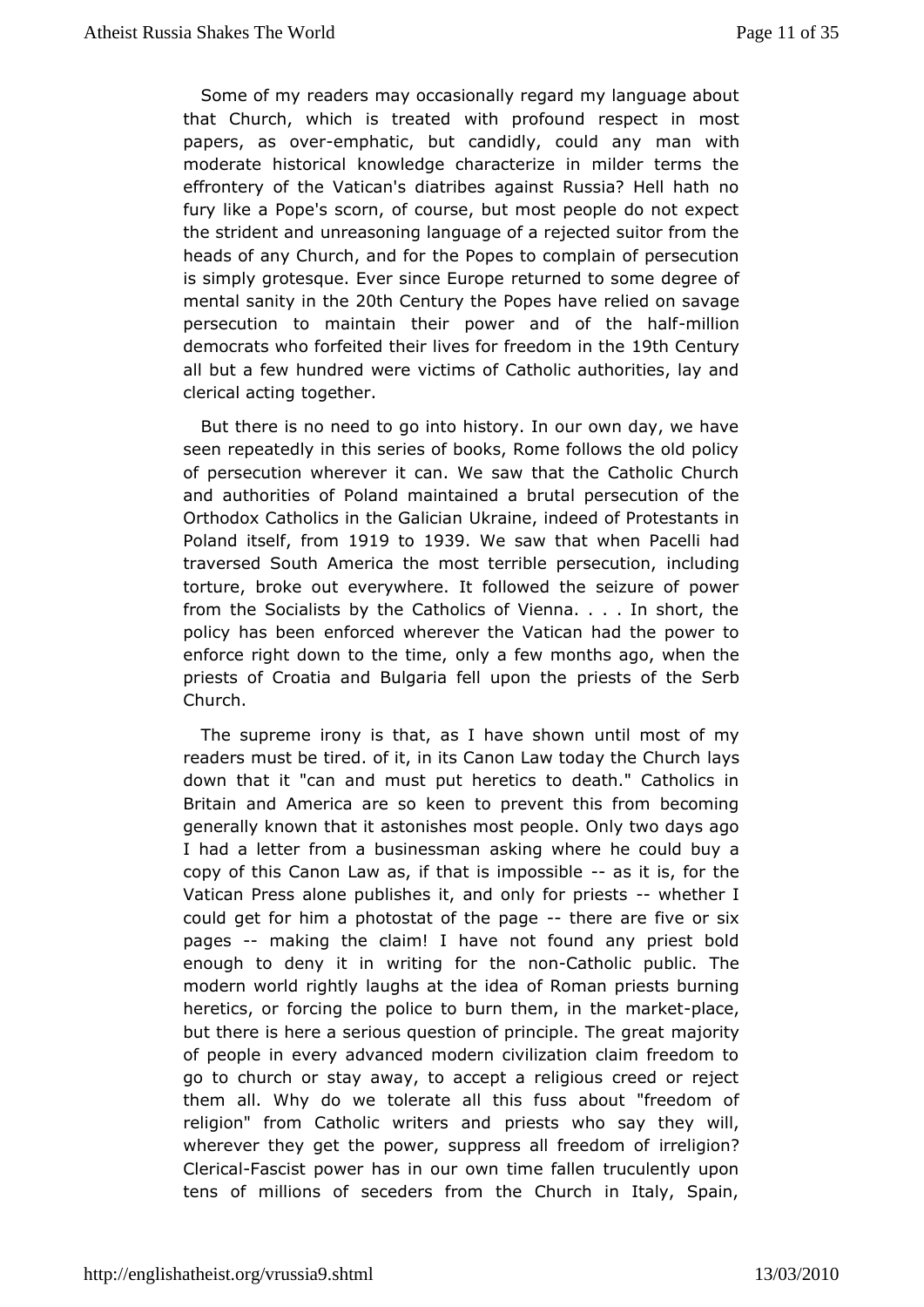Portugal, France, Latin America, and none are more vehement than these countries in detheantollion and of the Bolsheviks because they put certain mild restription product, heot the personal practice, of religion!

There is anotto perotten aspect which will interest every man who wants honesty eveeingiionus propaganda. I said that one of the first things the Bolshevikos robilde awsæs the head of the Catholic Church in Russia from the "Hadly to Russian" of Tsarist days had sent him. This was only a bittant trace of a persecution of Roman Catholics that the Orthodox Russians maintained for a century. Catholics now generally suppress the facts-though you may some account of them in the Catholic Encyclopedia, since it was write 2n-benformeder to be able to represent the "persecution of wiekiend om "aasice introduced into Russia by those terrible Bolsheviks.

In point of fact, such restrictions as the Bolshevik author have really upoch religion, apart from the legal punishment of priests for treasotriflers in comparison with what the Greek Catholics did to the LatininCaltheollass century. You will find it amusing to read in the article imputh  $\mathbb R$ us $\Omega$ sa taholic Encyclopedia 7h0 o 90 years ago Pope Pius IX was using about his brothers in Christ of the Orthodox Church exactly the s abusive languasgethe Vatican now uses about the Bolsheviks! But what was then done ediugticoufs hat rewole must admit that the chief ground was that ChaethRouliscssiawnere then, as now, mostly Poles and political- wat signally asse than Catholic's have suffered in Soviet Russia. Hundreds of priest hanged and whole communities of nuns were raped and brut treated. They swite repred and flogged and in some cases burned alive. Young Catholic nuous ime Certhodox convents, and it was hell. One Orthodox-suppoethies tookaxen to one of these stubborn Romanist nuns. At one place a number of n wereput in sacks, and dragged over the surface of lakes in wi the peopdbeering from the banks. Monks had to let down the pants and sit on the eidey wonder why Father Walsh did not get hold of some of these true8 Ostyceraess and on and turn them into Bolshevik outh & 2 as a dif 9 2 4

These, things make a mockery of all this modern twaddle a crue Atheists and sadistic Bolsheviks. And when we examine stories which obefreered us even by writers who pose as experts we find them often grollen and the is, for instance, a much consulted history of the early Bolshleamic eyletar balawton (The Russian Revoluot  $2\tilde{q}$ n Most people know only that he was a correspondent in Russia of the Liberal Daily Chronicl not that soa Russian official ass-umbeed momentied a White Russian. Most of thweh of otlakik about the horrors of the early years would quote Lawton. Well, sheeeiming of his "history." He says, "The number of eccleseixasstictaeld persons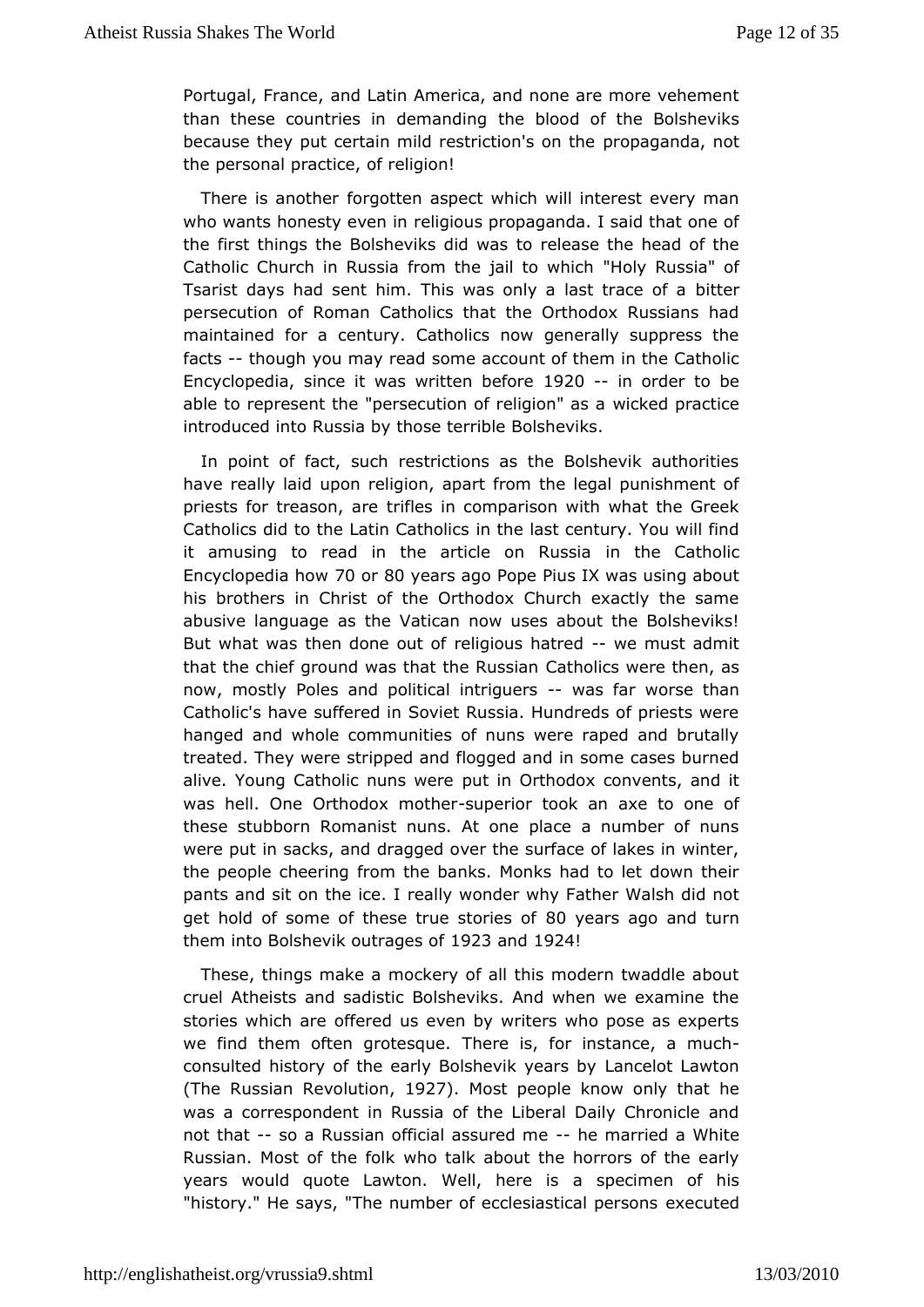$f$ rom 1917 to 1920 was 8,050 including  $275$  bishop's How magnanimous the Vatican to press its friendship upon Russi after such a ghas at ughter! But if you put together the details given in the CaEmoclyclopedia and its supplement and the last edition of the EncycBorpteachinaica you will be relieved to find that  $\texttt{ind } 917$  there were not more 80 than  $\texttt{bin}$  bishops and bishops, of both Churches, in Russia, and most- of them escal the Encyclopedia Britannica 15 eostcribes setting up a synod iBelgrade or went to prison for intrigue with the invaders. It is æxmamople of the "historical" basis for the talk about Bolshevik atrocities sextuation of religion.

As far as the Roman Catholics are monay ceorhood wheres Almedinger because she not only lived in Russia at the time she is so really religious that she won't lie even in the good  $\epsilon$ 

She tells us that one Catholic bishop and a number of anonymous Catholics were epauth and admits that they were guilty in Russian law. Bolshevikwiak we ow abastoit imposed sentence of death on traitors or men who and thied weed with the invaders. One of the most impartial histories of the time Jackson's -PNbast World 935p. 189 says that

"no caseb**eas** discovered of a priest or anyone else being pu the practimediofon."

Those words, we shall see presently, anoeffince at of the report of the British ambassador and were read in the Br House  $\alpha$  ommons by the Foreign Secretary (a vary religious man). The charge has blessen esobited that it does not appear in the supplement of the Enachtolopedia which was published after the alleged period persaencoutionary but other Catholic writers sustain throughouttathterwoorld the legend of Bolshevik atrocities. It is the chief foundation for gospel of hatred of Russia and their demand (until recently) other powehs uld make war upon it.

The period in question is still as somoles prairtes and ancient history, for the confusion was such that e few dauther patic kept while the intense passion on both sides gave rise to quantities of reckless rumors. There is again a real analogy the Frenklevolutio-nwith the true story of the revolution for, as I said, Lenistanidh no more interfered with religion for the first few years, bedysenstablishing the corrupt Orthodox Church and nationalizing its weepaetriflutchuas the leaders of the French Revolution had done. And in both casts it invasion and the intrigues of the clergy with the invaders v soured the people and forced the hand of the authorities. Aft Novembe Revolution Lenin repudiated the huge foreign deb incurred by the Tsaristo seign armies were sent to help the Whites or refugee imperialis  $80.0$ ,  $0.000$  whites  $P$  oles Rumanians, Czechs, Japanese, British, American and Fre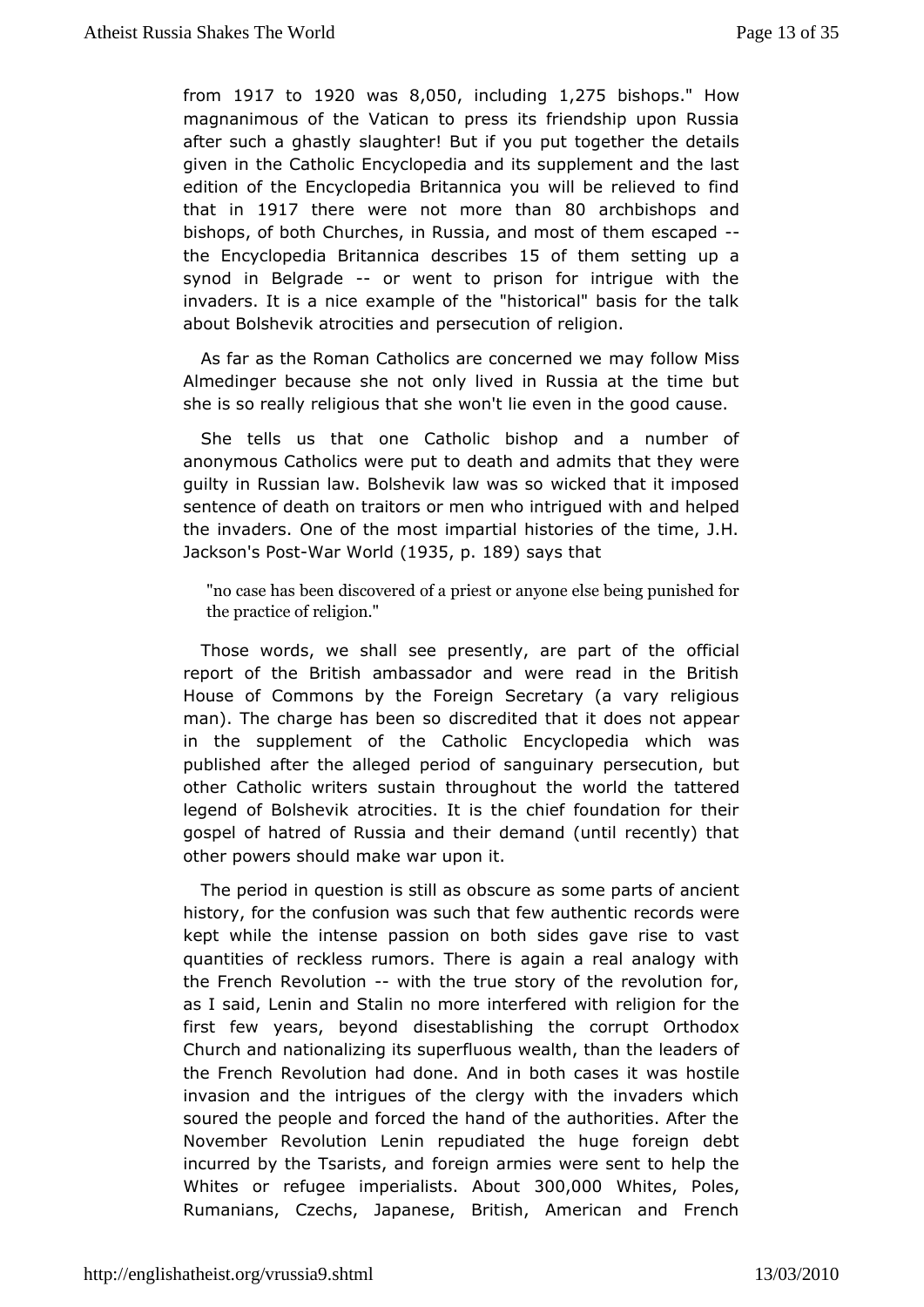entered the distressed and impoverished country for the purpo destroyinge new regime, and there never was a more savage war. As in the FReenvool ution, again, the refugees told wild stories (as is now definitely for from the histories) of the number of victTme Russians 58a00.0Someunprejudiced historians suggest b & 0We @ Chand200,000 But even so responsible an organ as the London Times gave the figure 7,700,00 With jussuich impossible exaggerations in detail as that I quoted from Lawton.

ThePoles continued this war when the other Allies quit, and time when the euntry suffered as no other land has done in modern times, and it wabsdurbeto doubt that the Catholic clergy and the peasants they commultrothleeyd odid id to help them. At one time it looked as if the Potbe wim eaedlikely restore the autocracy of the Church. In any case the vast ma of the Roman Catholics left in Russia after the detachment provinces to Porhand, Latvia, and Lithuania, were Poles. How many there were no one They were too poor for the Church to organize them. The Catholic Echaciync \$0000,000 and then talks of dioceses in which there wastosh, low one priest or even10,000 Cathol!ic Eshere were probably not a million subjects toh Pope then in Russia, and the number today is negligible. It was the **bertihagerthodox Church for which** the Vatican was fighting.

The Orthodo ergy and the few Romanist priests continued to intrigue with Poland a Middite herefugees abroad, and there were further executions. mAindefobin manught to recognize the real character of these after the official therdict given British House of Commion 299 some of the religious members of Parliament, under Church pressure, shamelessly ignoring rule that conountry does not interfere in the internal affair's another, insisted thte a government should inquire into the persecution of religion in Ruts swill beisemembered, was the year in which the Papacy signed witsh CMoussordiant, and desperate efforts were made to get Mussolini to forbid practice of any religion but the Roman in Italy. Severe restri were, fact, put on Protestantism, and the grossest intolerance seceders from Cthe cherch was embodied in the law, with the approval of those Catholdosnitmiest who continued to talk about Russian persecution of redigiods. of he merican Catholicism, Msgr. Ryan, blandly explainine dipteonhahe truth has rights but error none!

However, the Brgtashernment asked its ambassador in Moscow, Sir Esmond Ovey, for a reportained this sentence which was read to the House of Commons by the Fo Secretary, the pious Hendheer sopon vernment was then under thatarchtrimmer Ramsay Macdonald, who was at one time a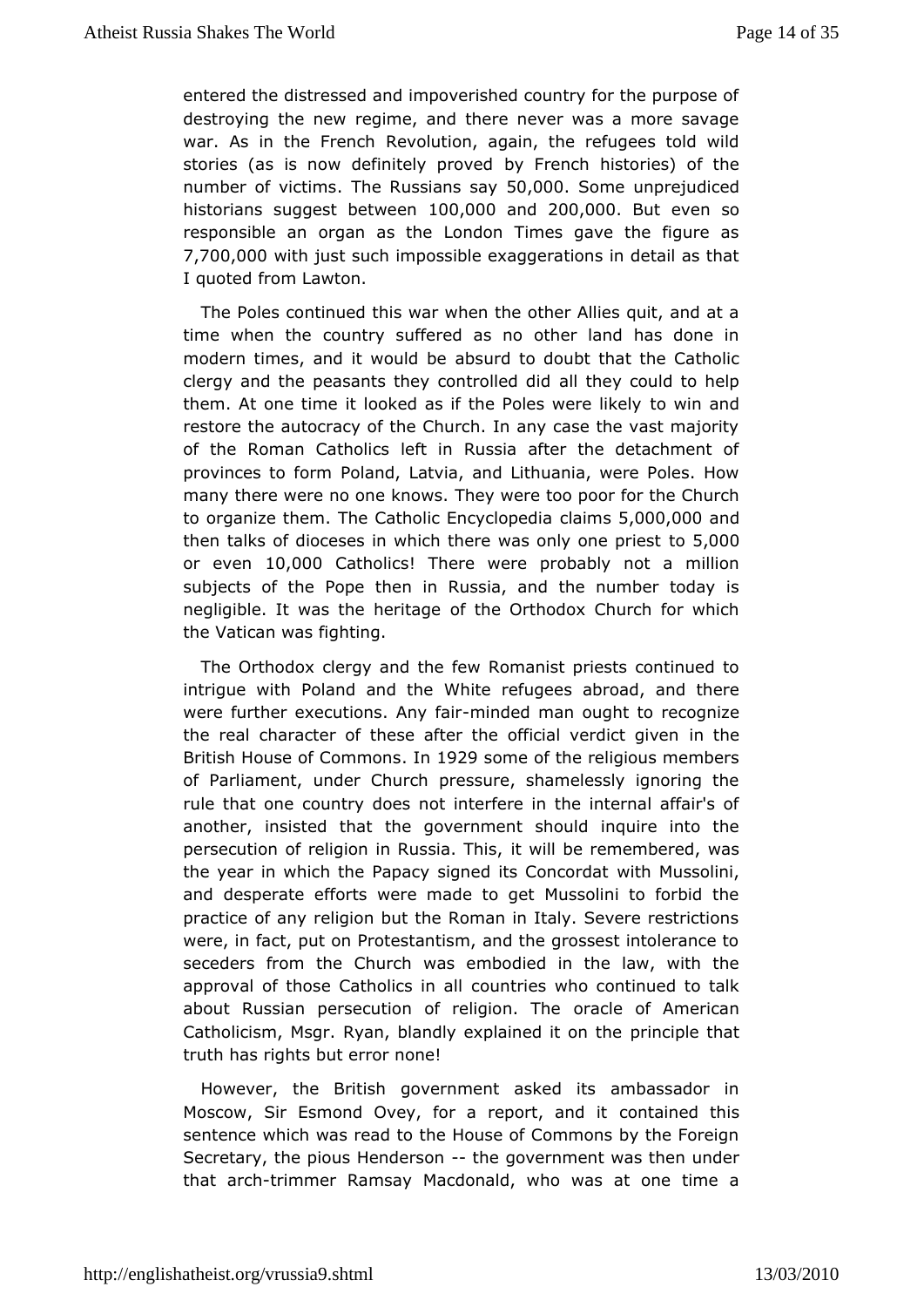personal friend of maine oammodete Agnosophic Apr2 Band reported in the pressa whext

"There is no religious persecuti**shrict Resseapfinthte evord** persecution, and no case has bepermediscop værreddne fease being punished for practicing religion."

Itis characteristic of the way in which the public is educate its press intimue, under pressure of Roman Catholicism, that a persecution of the Ukbainhian Boles on the ground of religion (as well as nationality) washtehight taandsonly three papers in Britain and America dared refer tmoostt. Russihæ restricted religious folk to their own premises while in  $P_{\perp}$ priests opposed to Rome were flogged, grossly insulted, robbed and jailed. Budtyou hear any outcry about the persecution of religion in Poland odemanyd that American or British authorities ought to make an inquiry?

To this official assurance that no priest or anyone had b "punished poacticing religion" could be added the words of large number of relliegadess, in Russia itself. In a booklet published in America (The SovikelWaagn 080 Mr. Sherwood gives, with exact reference pobtlhea diatre inf the Russian press, a number of these admissions. One is sigr three archbishops of the Orthodox  $2\sqrt{9}$  h we mosh by 31 Jewish rabbis28), pane by a group of Roman Catholic priests and so on. They insist that nth preer secution, say that the stories of atrocities are "invessitalonds rsand nworthy of serious peoples attention" and that thereeixem cofquestion "pressure" on them, and that there had been general polit intriguen the part of the clergy, especially of the Roman Chui The Catholic pradmitting this, actually say:

"The dark era of oppdessapopreahraesd without a trace, togethe with the Tsardom which mand then start of liberty has begun to shine with its bright rald farmore to be the actholic Church"

This was 1902 7 and refutes sthe ngest claims of atrocities, which are located before that dalleatic and the merely encouraged the circulation of those storie Churche Catholic but actually became more vitriolic in its indictment of Russia thatdate; just at the time when its pets (Spain, Portugal, South Ameri& apublics, Italy and Austria) were beginning to enforce a policy of perosfercalitigoinon.

Putting aside therefore all stories of execuntitchne or outrage ground of religion, which are thus disproved by the be authorities, at is the law or practice in regard to religion which though it ought tweble known at Washington, moves Mr. Roosevelt to raise the question of of refrieged omin such form as to suggest that there is none, or onllip bearty estimicted Russia? The prominence given in the press to the President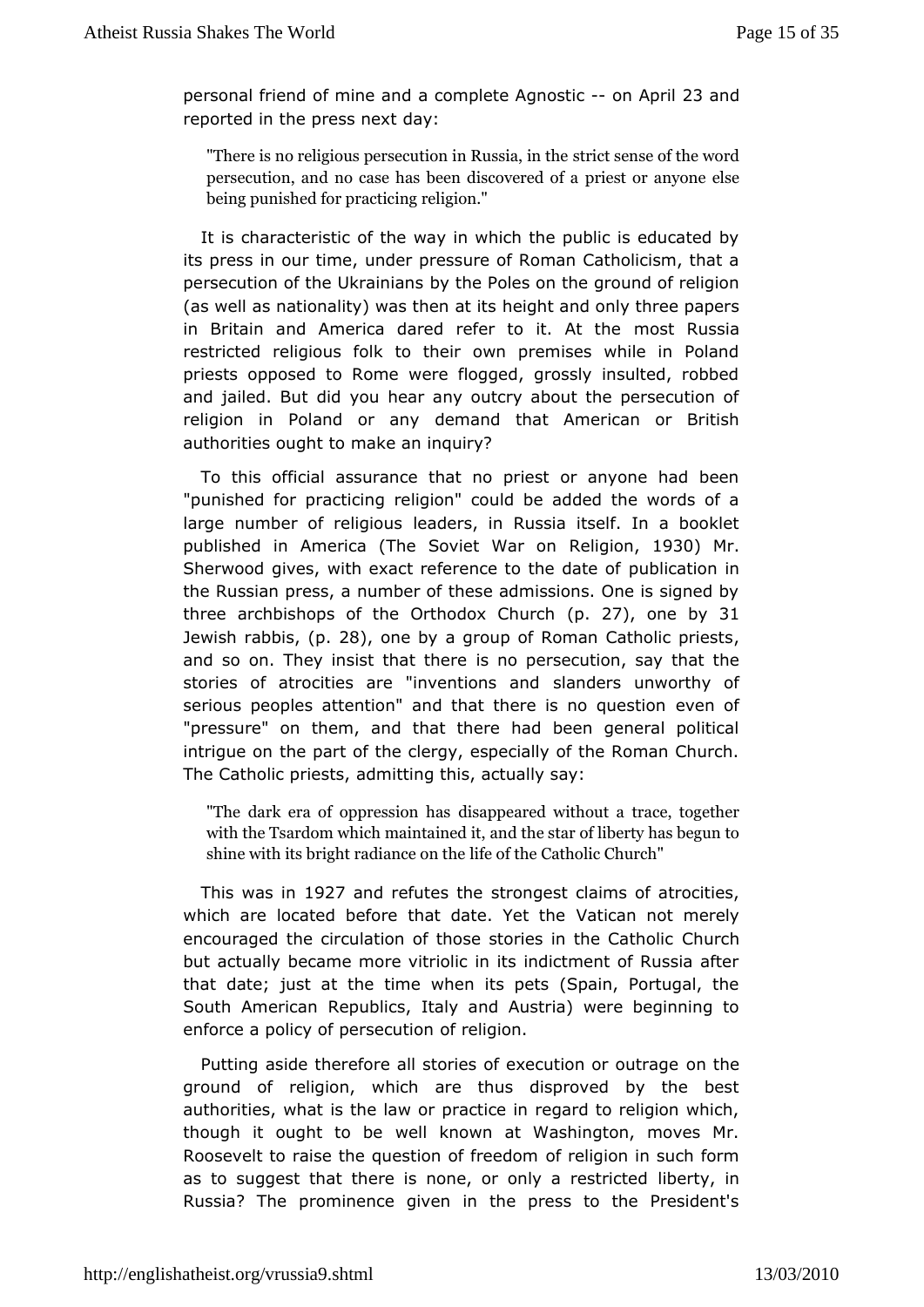instruction to Mr. Harriman led Keesing's Contemporary Archiv insert attat dat $Q$ ctober 8, 1941p. 484  $Q$ one of its impartial explanatory notespeatks of the "corruption" and "fabulous wealth" of the Tsarist Orthodap and Chaum schibe action taken against its clergy after the Revolubinonthweas taken ground of "their secular activities rather than religious partisanshioth hatever the ground no one who knows anything about the old Church wsiul rpfeel that in 1.90 une the Church was disestablished, the epencologital propertional arty \$4,000,000,000 orth of Dand tionalized ligious education excluded from the schools, and missionary activities suppre Within the smaits every Russian was free to follow his conscien This was the extemetr scefcution of religion in the years of the first violent reaction against the era.

It is complained that the Soviet authoritieshehen gave all unofficial assistance they could to the Atheist League which rapidlweaning the people from religion. It is rather funny to r this complaintountries in which the political authorities do everything in their poweelp the Churches; and the Soviet authorities were more deeply ancolnsvinncoeroely hat religion is prejudicial to progress than democratichatatesmen are beneficial, to say nothing of the treasonable activities of Russian clergy. It is complained also that, as time went on a number séminaries, monasteries, and churches were closed. hundreds of instance that the converted to more useful purposes at the request of the pesend teo wine quent them, and political intrigue sufficiently excupsies et mienaclipessing and monasteries. The writer of the note in Keesing quaintly that"in spite of alltheisOrthodox Church @83400@d000 communicanatrsd the Roman ChurOb0.0000 embers ut "the last census," to wappear he was taken in 30

We will try presently to ascertain ohkown mRaunsysia still belong to the Churches and will continue herries to examine supposedly neutral account. As Russia entered into relations othe countries the zeal against religion lwad \$935 bhde fied attempt suppress the celebration of Christmas was dropped, t more violent litepatume Atheist League was withdrawn from the bookstores, and the antimation is and museums, with their caricatures of religion, became mespentable religion! In 1939 there watshis writer saysgreat religious val, though "not within the framework of the Churches." How Chri writers love vague phrases like that. In plain English the  $Ch^+$ continued lose, but there were now large numbers of priests who fought to modelneiozlegy, even to combine Communism with a "new Christianity," and thgeorced woldesala of fresh discussion of religion. At the outbreak Goefrthean wathewith government the Christian Science Monitor announced suppresstehde Atheist paper (Bezboznik).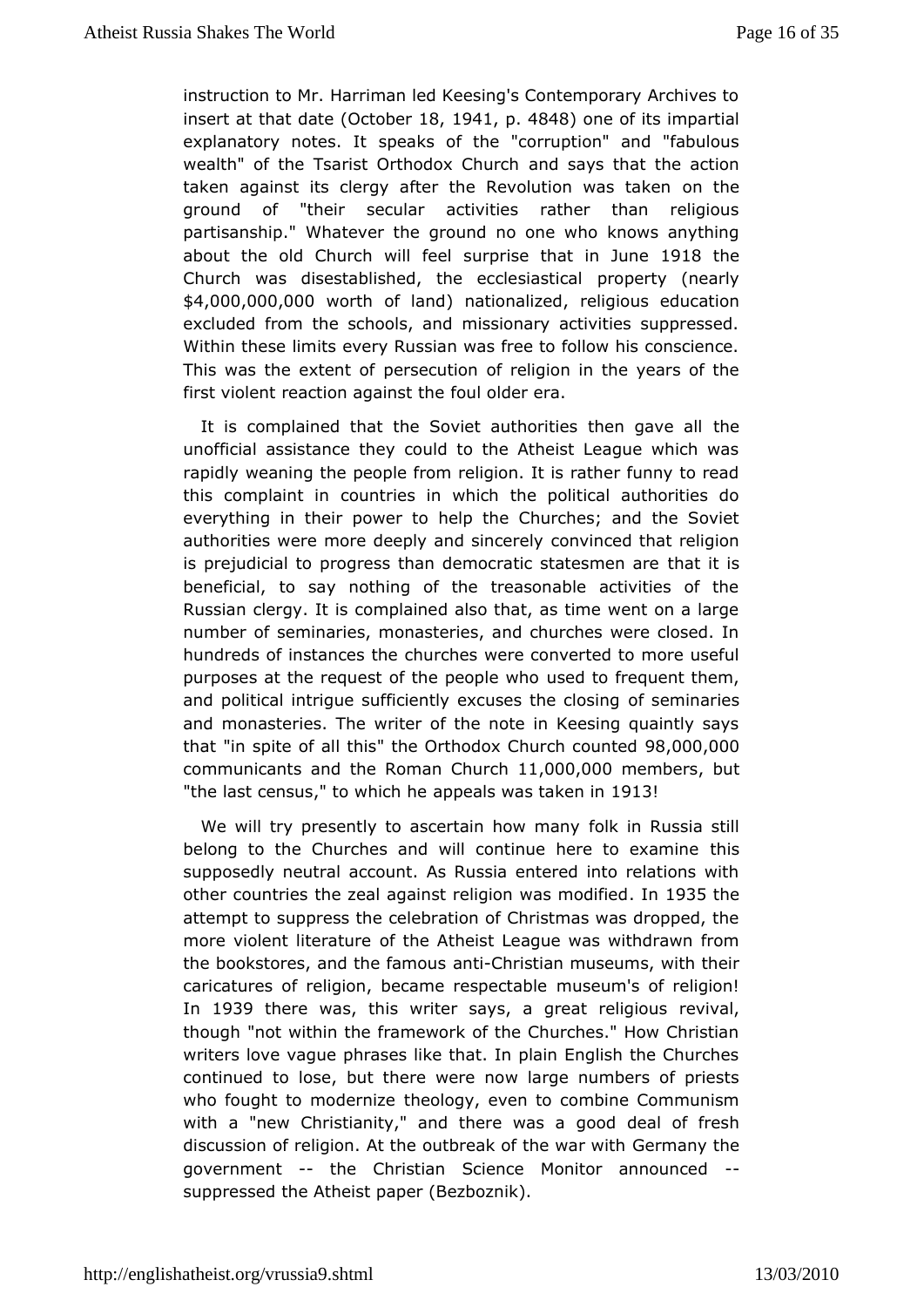In other words, the increasing dBeen on earn for onduced the authorities to take various steps which migghttrenditone the Russia which the Churches inspired in America and Britain, b lawwas not altered, and Mr. Roosevelt seems to have be persuaded that it ained an element of persecution of religion Senator Smith bluntly hautriman's job seems to be to try to get Stalin to join the Church csad I when me aborother." We all understood what it really meant. The repr@bendabiyes at Washington thought it a good opportunity to get Russian mademore favorable to religion. What is wrong with the law?

As Maisksypeaking to the American Chamber of Commerce in London on Septembeand Lozovsky in Moscow said, its fundamental principle is that allfree gandsequeal; which we were always asked to regard as on**achietheemeinesst** of the American Constitution. Let me repeat, as so few see realize it, that you will not find that just law and elemen human rigohotnceded in any Roman Catholic country in the worl today. Even in EiQeu abed there is no religious equality, and the more docile to the CVathioclain states are, the more of its Canon Law they admit inteogitshation, the more intolerant they are. Persecution of--rachiygrieolnigion that rejects the Pope's authority we have seen, painion is a find catholic law and theology. And, though we moderns nosistighat she man has the same right to liberty as the members of any Church the intolerance is in this respect worse than ever. The Vat first excuse its demand of the extinction of Bolshevism is th the Russians A threists.

Maisky later added to his statement of Russian law. The government, which owns all property, puts a building at disposal of garnoyup of worshipers and charges no rent or taxes Certainly a queer lpien robecofution of religion! The police arrest and the courts punish a wyo walled the rights of believers." Ministers of all religions have ju Ptolihieca Sammed legal rights as other citizens.

To this the Presiden Baptit shirt World Alliance made a heated reply, and we may take it tha this deates every respect in which he and his colleagues see the rsseaudtown.of Worshipers, he says, must confine their worship to a chu Sunda§chools and religious lesions to children are forbidden. Churches must havesocial gatherings, no lectures, and no libraries. Mr. Rushbrooke mdghstedbeto compare these restrictions on priests with the re<sup>pertor</sup>ical Churches and Atheists in Catholic lands; and if Phrotesspotimets to thoat not do these things the answer is simple. They certainly d England uniniltheith Centurtyhe Church of Engyllaincon inspired thas w. dropped to a minority. We might even raise a question about Btapt birsatnce in certain states of America, but it is enough to refleBapthiastts or Methodists were never yet the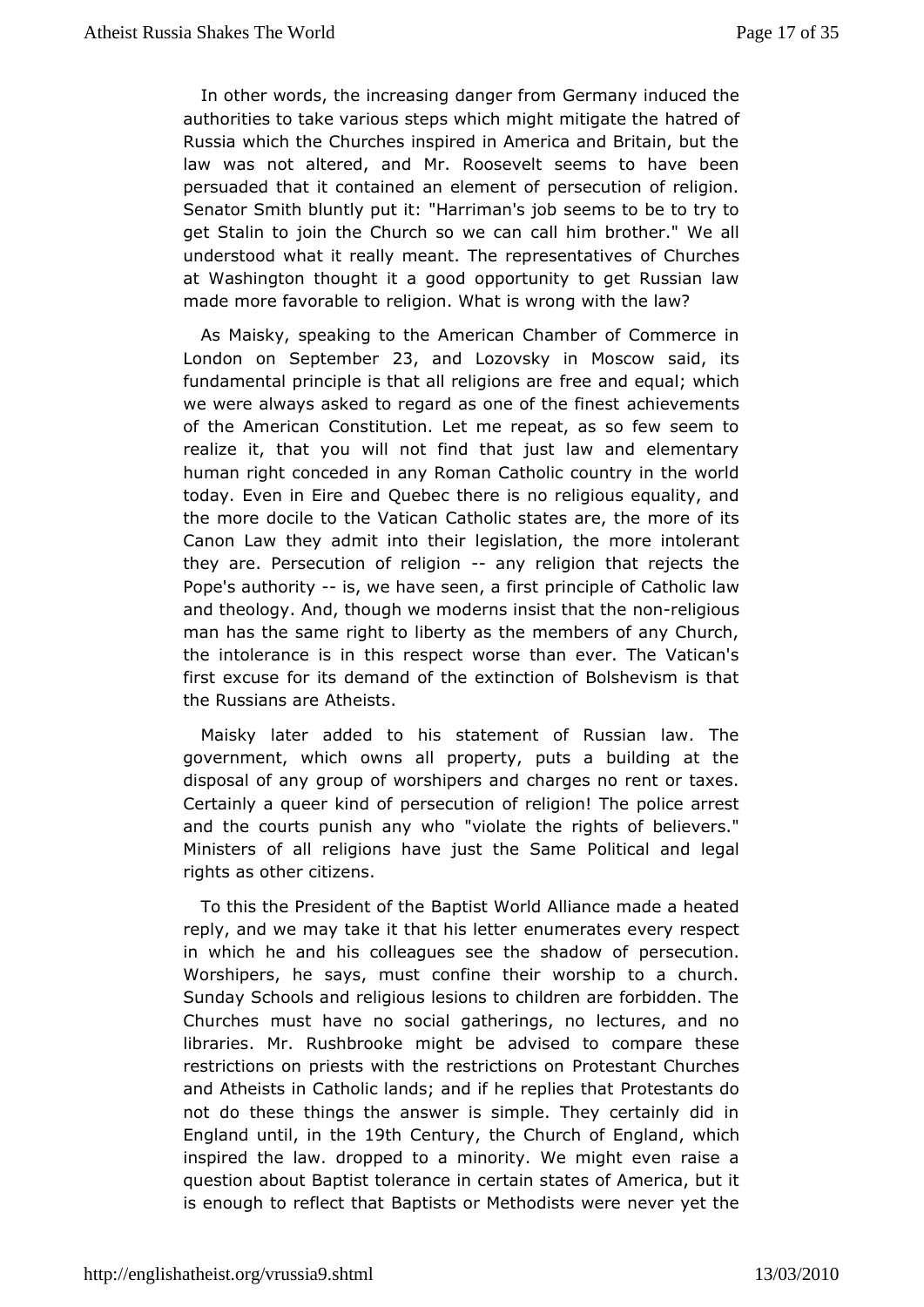majority in any country so we benut so os ure what they would or would not do if they had the power.

To sumup the contents of this chapter and give the reader clear idea on anthastuce than confronts him in his reading, there is no truth in the storCeshthats, Orthodox or Roman, were ever physically persecuted in Ruts is a ytheateirs sent to, jail, much less executed, for belonging poaatich hugch or religion. An unknown number of bishops and priests, which certaimases we have definitely proved to be exaggerated fifte fold, were pudte adh in the dark early years, but the ground was political, and our realuigh ousties admit that the clergy did quite generally conspire with auttements the government. We do not blame them when they saw a rocharation finithe of the Church to wealth and power, but it is silly to call persecution. The law of treason is much the same in every co and Russwias in such circumstances at the time that a drast application of the leasy seventsial.

As to later years and the present time we frtannekly admit that Churches are not free to do what they like in Russia. restrictionsmald in comparison with the restrictions on religion imposed in Catholintries, and we very justly resent the practice of calling them pearnsole ciuntipolyting that they are something peculiar to Soviet Russia. Thathes gime paltied majority of reference's to religion in Russia, and not a wo appreciation is given the Bolsheviks for their introduction of principle imdividual freedom of conscience. The restrictions and that the priests muismt proste religious doctrines on children, who can't argue with their tedacchoerrospaganda other than by holding religious services which amy eprects on may

Apart from those whose admiration of Russia is so great that might regard their judgment as biased, Atheists would differ the propriety these restrictions. We must, however, at least  $n<sub>0</sub>$ judge the Rusauthorities in the light of our experience in America. The Russian Churachon which need consider since the Roman brand of Catholicism is neableyende and, has enemy of the people for a thousand years. It allowed the Tsar thenobles to keep nearly half a million peasents until ago in the stoafteslavery (serfdom) which Europe generally abolishe oo years ago supported a corrupt and murderous autocracy un 9 ill 7 It continued for the love ars to help every attempt to destroy a regime in which, you hatever else may think of it, the wealth produced by the people is she amongst the ople. To me personally it seems that if the Soviet authorities still tohiam kgeitous, they have the right to impose these mild restrictionsy. o Brieasfe They do not care the toss of a coin what you and I think absout it as Buat mount of evil has been done by the Churches, and mtchest particularly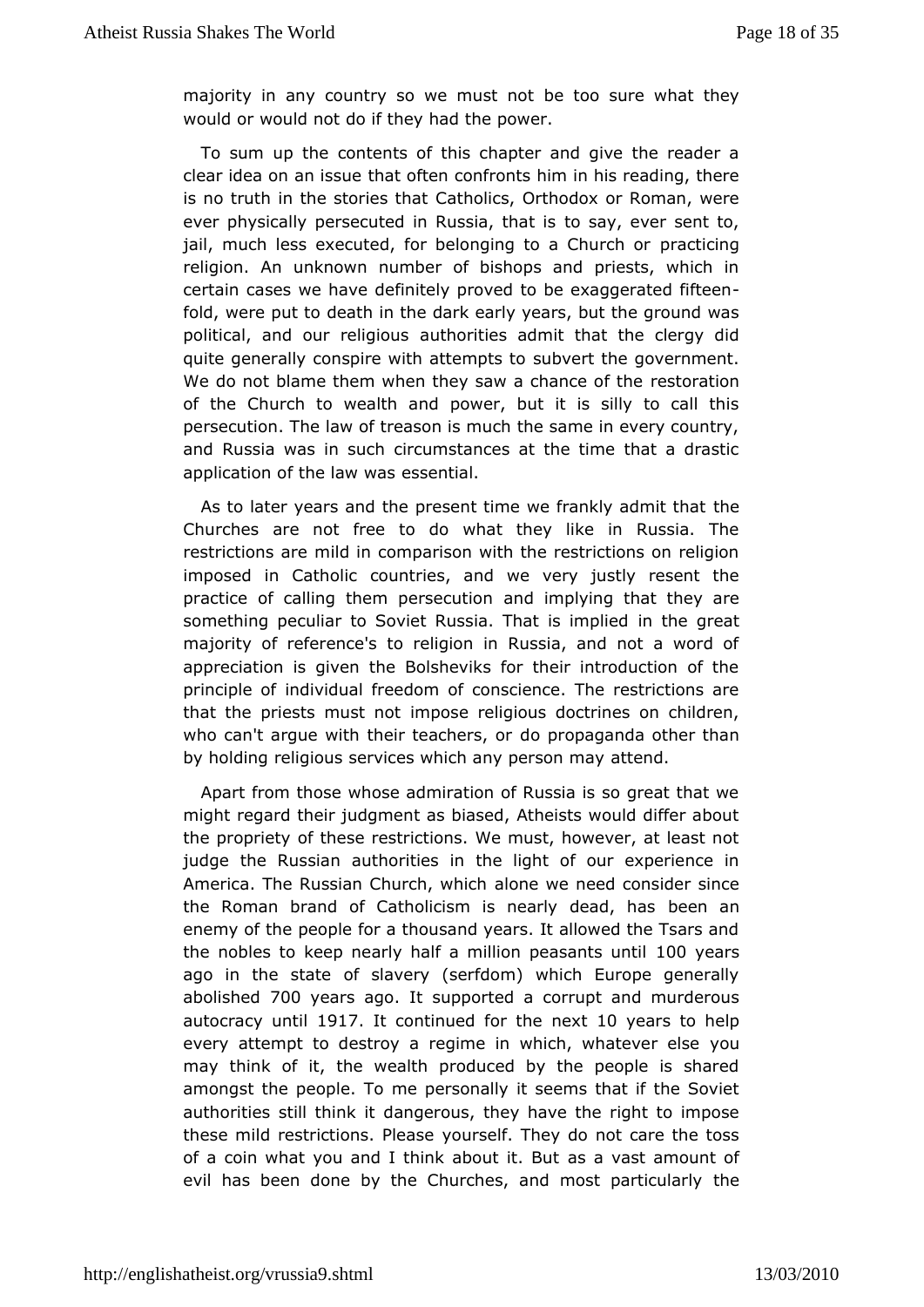Vatican, spreading a hatred of Russia. I have had to show there is jnustification for this in any persecution of religion.

### **ChapterIII**

### THE PAPAL HYMN OF HATE

I invite the readers' particular to the chronological parallel between the successive pMeatsiess not attentude to Russia and the developments in that coubmtey  $I$  have referred to it but it deserves careful consideration. Until 1925 when Jesuit Bishop D'Herbigny was still trying to get foothold in Russia, attiben made friendly approaches to the Soviet government. Apart from gtenset uffuetibe the Genoa Conference no other power in the world was so amiable v Russia, and the country itself was in a very miserable cond Long afttehrat year our papers and novelists, were still serving pictures of Rusisniamasgs clinging to ramshackle overcrowded cars, sadistic official \$.GoF.Uthweho had innocent maids waiting in the-raomotres until the fimized ed their champagne orgies, priests boiled in oil or burnedoim. lime, and go

During the next ten years the still out and to Russia moderatedhere was always money for a fiery indictment of th Soviet systemlebutheaded men began to see that Russia had got on to a line on which triat vealight at. During this indecisive period the Vatican had not much thoussay a a bout as I can ascertain. Locally members of the Black telm hernational American Jesuit Walsh might inflame sentiment against Rus Busines and financial men were not really very sensitive about outrages of religion.were more deeply pained by the refusal of the Soviet authorities at the pay interest of the Tsarist loans and on British and American investmethits and a few million folk who believed Walsh's stories and heleped etongswell against Russia, it was all to the good. Still the Papacy, as was fairly quiet about IR ufsascitas lite a 930 the Pope politesy ummoned the Catholic world, not to agitate for war but pray fervently Riussia, the consequences of which I cannot discover.

About1934 what wemight broadly call the third phase of Russia's internal development and the dation wer's began. Russia had after so many years of bobvercompresinathere indifferent to the opinion of the outside world but it receiv large number of visitors from America and Britain every year men and women nvery different schools and respected characte wrote in high appreciates ome contrery. So neutral an authority as the Statesmen's Year Book shRawssida theotre than doubled its annual production of twee alto19r3o5m-a feat far beyond the achievement of any-oather theouentry were no rimchen to absorb any of it. Duranty has written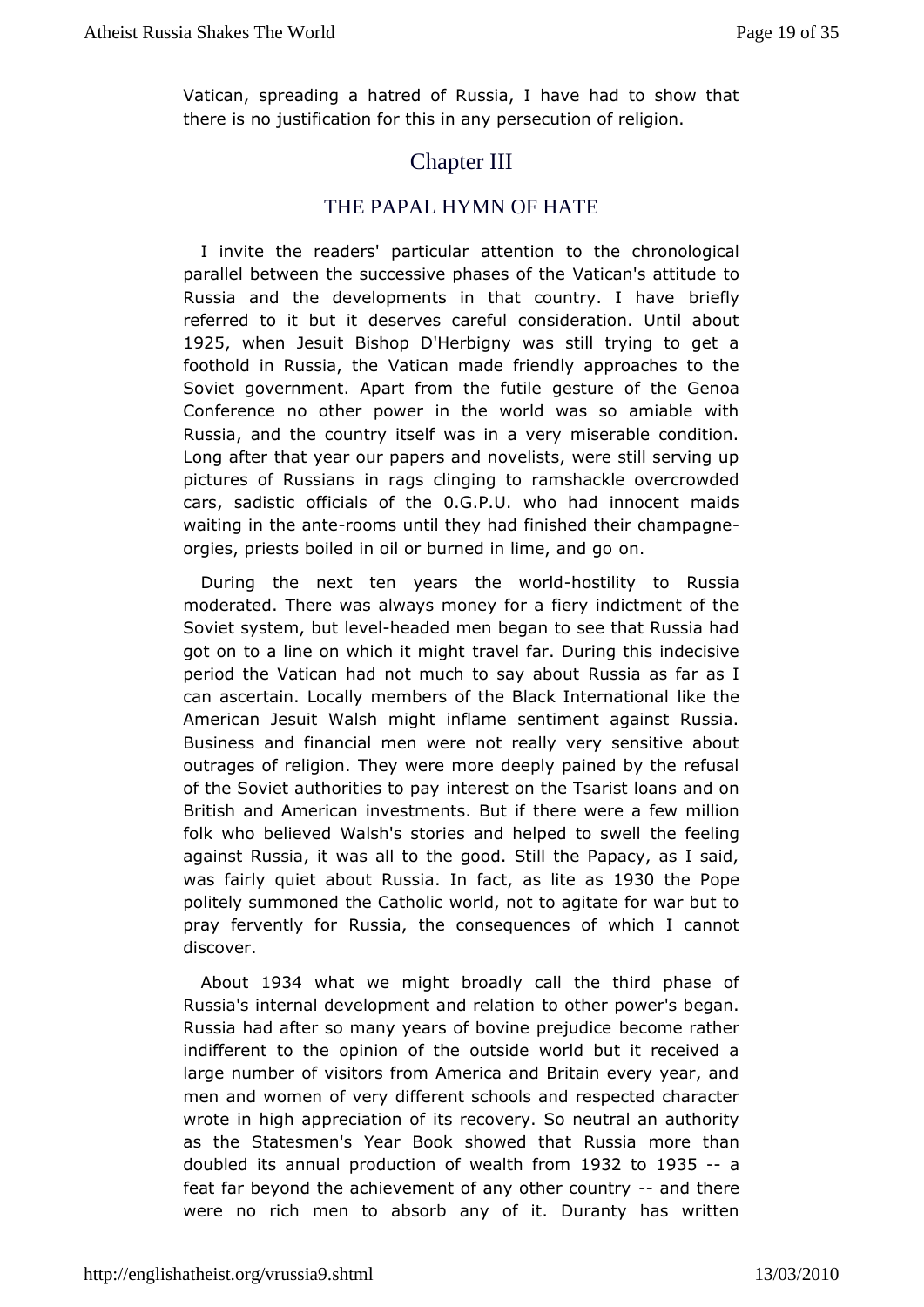sympathetic accounts for the earlistor York Times, and his volume of articles sia Reporten 34 made adeep impression. In the same year Sherwood Eddy's Russia Tod written from different rather conservative angle, confirmed the impression. A lady Tsat tihs family who had settled in America, Countess Skaryatina, sctol his very ative and religious, had the courage to go to Russia and the shyon beaty the Bolsheviks had made great pro $(F_i)$  iests to Go  $B$  a  $F$  . An equally conservative British general, W.H. Waters, also a lover of tl regime, paid a visit and made the same report. Sir Bernard F high Brities uhthority on the East and for years a heavy critic Bolsheviks, now guavey appreciative account and joined the "Friends of Russia." He spobetiole a oreign diplomat" in Moscow who grudgingly admitted to HBiom sthe aviks have won all along the line." We shall see otheirmep qaurtailaly notable witnesses later.

Naturally, the literature about Russmiax endas Somer  $\theta$ writers expressly catered to the chronic demrad thing or blood stories of the O.G.P.U. and the poor folk who wept when their were toraway from them. Others, with milder prejudice, denounced Russia becaus moitp had dical elections of the democratic purity of those of America or because who a few years ago had been the worst paid and most ignoran Europe, had not yet risen to the high standard of American work --notmentioning that there was no unemployment in Russia a the workers had fweest social services and cheap rents in the cities. Typical was the wWorkCofrishie, who went with all the prejudice which the British Labostru Piadrity faotsitlered and poked into tenements to see if the baths and the aftestoppers, travelling hundreds of miles found a woman who seemed no b thanshe ought to be and something like a slum (such as he comhave found with indea of his house in London).

However, my point here is pthat cleastion of Russia grew in the rest of the world the attitude otto tilteble atime an more somber and bitter, Catholic apologists are nothing if not bold have not yet heard of one who has asked us to admire the I because was friendly to Russia when the rest of the world  $w_i$ venomous and becaintiesal only when, and in proportion as, it no longer needed friends. We t miggant the truth if we remember that the power behind the Popeofthe as ecretary was changed 9 30 Pace, the present Pame aristocrat to his toenails, then became the dictator at the Vatican, for the Pop very old ane ble. We might remember, too, that Pacelli entere at the end 1082 into policy of friendliness to Germans, and Germany was pledged by itstilbiblebook, to make war sooner or later on Russia.

When precisel wathe an began to snarl at Russia it is difficult to determine. The EnQuald catesimo anno 65, M93/1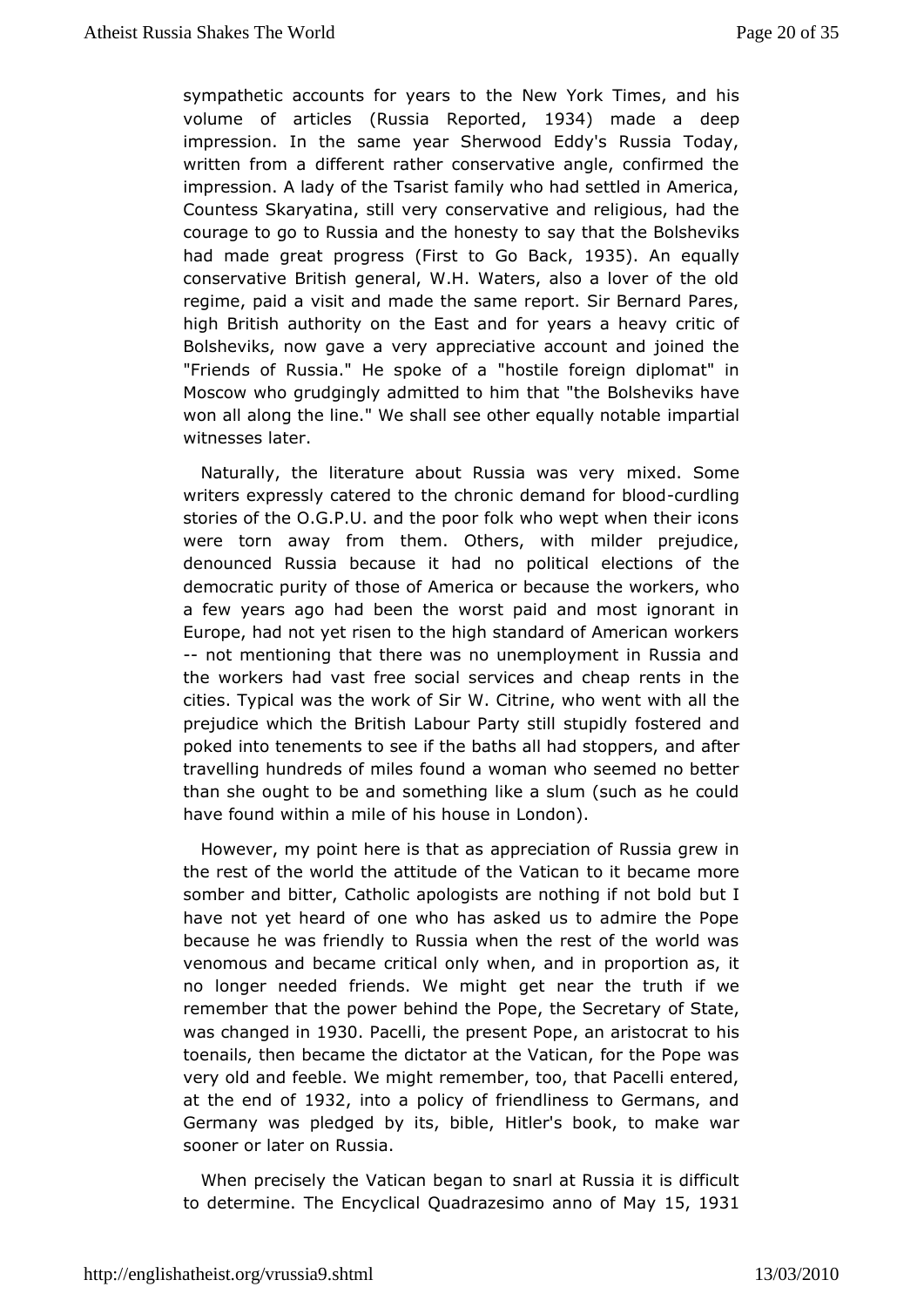makes the earliest reference thathe fhind and a celli in that vapid manifesto is clear. It is a recothenendation of Corporative State to all Catholic countries; in fact, to the world, alse Pope ingenuously remarks that the truth on even the social and economoliecr can come only from Rome. How journalists ever stoop to praise uthesen Papaon Social questions puzzles me. They are like the ideas contena Baptist in Tennessee blinded with those of Thomas Aquinas and almos in ajelly of Latin verbiage. There is, as I have already explainty no Englismanslation of this Encyclical, because it approves indeed imposessuchrestrictions on capitalism and private enterprise as are provided in CMbupsodaitniv's State, which industrialists in America who are assurend to by Catholic their "freedom of the individual is thoroughly Catholic,  $d_{\perp}$ almost as much as Socialism.

The Pope tells the world, with opufit percefinan adiaty and originality, that Socialism has split into moad redate Socialism Communism. As we saw, and it may be convenient to repeat, answers the estion, on which, he says, Rome has often beer consulted, whether a Catholdeca Socialist by saying that "Socialism, as long as it re**mainalisemal**... cannot be reconciled with the teaching of the Calle moving insights that" "religious Socialism or Christian Socialism is a contradict terms," and he winds up by saying that "no genuine Socialis be a gooCdatholic." That is another reason why the Encyclical not translated Eimgtish. It might prevent Catholic writers for the workers from continusiang, taps they do, that the Church has never condemned Socialism; while ricent's olior the wealthy, like Ryan, tell them that the Chuatth and generics any private ownership as a sin.

However, the Pope is still a strice when he passes on to Communism. It is too "impious" to congiects rpoWwheernitit shrinks from nothing "however atrocious and inhuman." As Ri was the only country in which it had power this was poin enough, but the goes on to speak of "the massacres (strange) and ruin it has bro Eughsteum o Enurope and Asia." There may be earlier pronouncements trouncillings of all I know but this is ten years old.

A Jesuit wratus and the British Communist Daily Worker an account of a meeting ffincets eof that paper on December 30, 1932 which passed a valiant resaltutaicokn rteoligion "considering that the clergy of all creeds anadedenominations with religion as their pretext, following the lead of the Pope callfor a crusade against the U.S.S.R." They resolved:

". . . otroganize an unflinching resistance to every variety c attack to vindicate the policy of the U.S.S.R. in regard to re the Churcahgeasinst all and every attack . . . to urge the c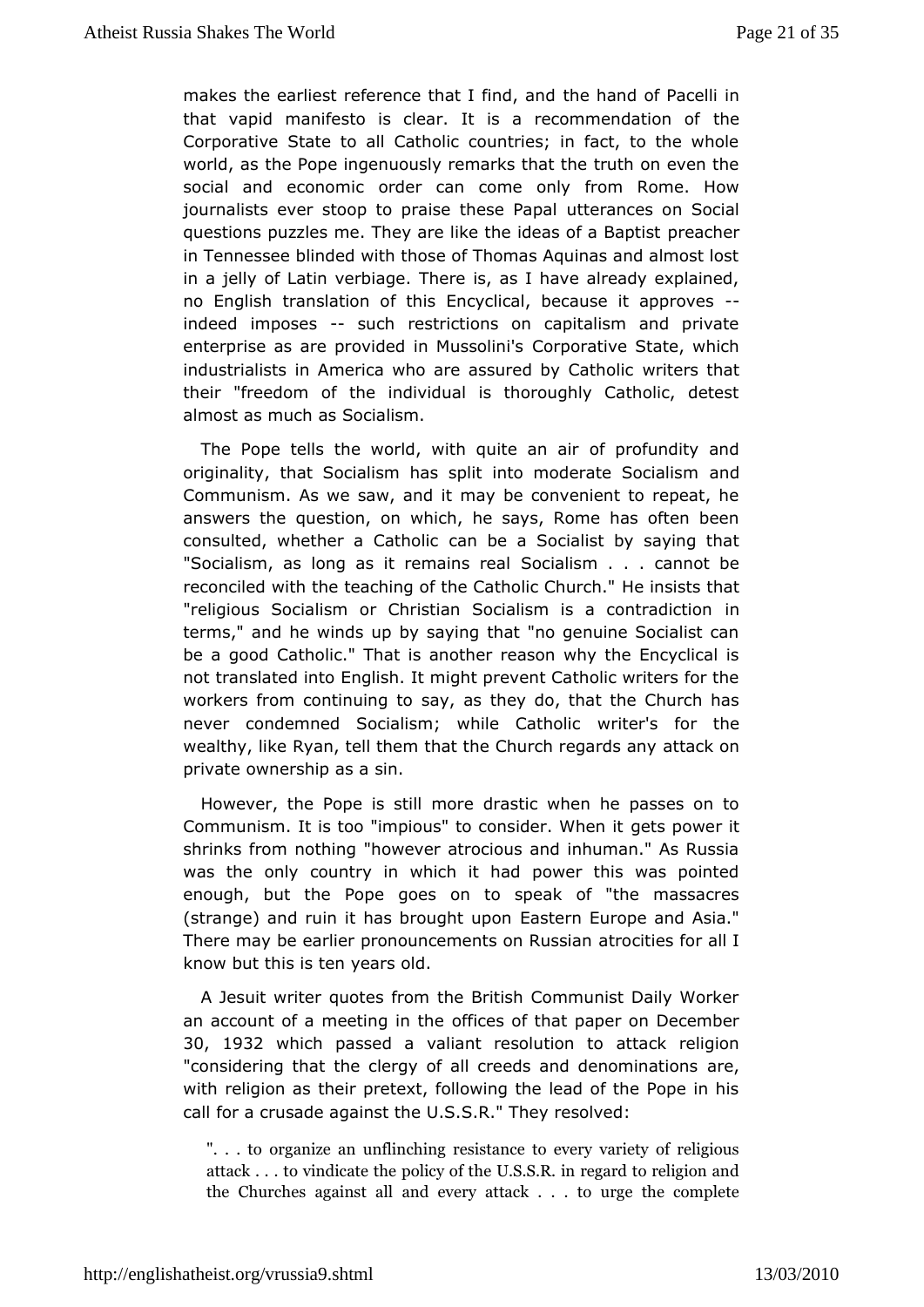separation of aCrhdurSs hate and the complete exclusion of rel  $from$  the school."

Communists must feel like biting the carpeeft ewhen they how they abandoned that attitude. A few years later, when I writing w Militant Atheps the most congenial work I ever dida member to fe staff of the Daily Worker asked me to call at the office, making  $a$  a potention intent, to see him as he edited a column of the Dally Workteetlewiathholthwaotuld like to cooperate. I calland saw none but the editors who explained that they had changed their policy and no longer th it of annoportance to attack the Churches.

It was a mistake even of Mosctohwe to ridiroxing m of religion while adhering slavishly to everything chase shad. Marx American and British Communists, on whom they relied informationld them that the bitter hostility to them would cease if they quit criticells gngn. One or two influential cleric's like the Dean of Canterbury had totalpeantronising Russia, and publishers (skeptics) who felt that cRead koendalismede added their persulansilon a  $y$ 938 the Communist International published in England for America and Britain, had an article would, tiffere were any truth in superstition, have made Marx turn in his grave. Iquanting the Jesuit Ryder at the Cambridge Summer School of Russian S1t9u3d88 The martichee aded "The Revolutionary Proletariat and thMeassCeast, holic recommends the policy of conciliating Catholics and Protes The Soviet Union, it claimed, was "realising the ideals Christianity," Caomodmunists must "not ignore the more than 400,000,000 atholics of the"; wordhrildch i5 s0,000,000 ore than the more optimistic Catholics claim atmdedouble the figure. The writer poured scorn on "the Left phrasemongers" attack the plicy of "the outstretched hand" and, by a tour d force, said that "we ocweaned in the defense of religion against the Fascist persecution of yted lite a we rus of the least idea of deviating from the teaching of Marx! twe accentssef the American and British Communists, who were at that ti offering cooperation to the Catholic Church. Now there is "a on the facte the tiger." The blood of Communists reddens the earth in Catholic ASulsotwa kia, Croatia, Spain, Portugal, Vichy France, Italy, Brazil, Recu, etc.

In so far as Moscow was involved in this change of policy, and owing to false information from Britain and America, we have extraordin  $x$  if yuation. The change was carried out just at the time when the Vatican flwamsing Catholic sentiment against Russia all over the world and beaglin for in gratio upon Russia; and the change brought about no modification whatever worlotry of "persecution of religion in Russia." What moved papacyto enter upon this more bitter and more dangerous campaign? I say more dabnegeerous it would be difficult to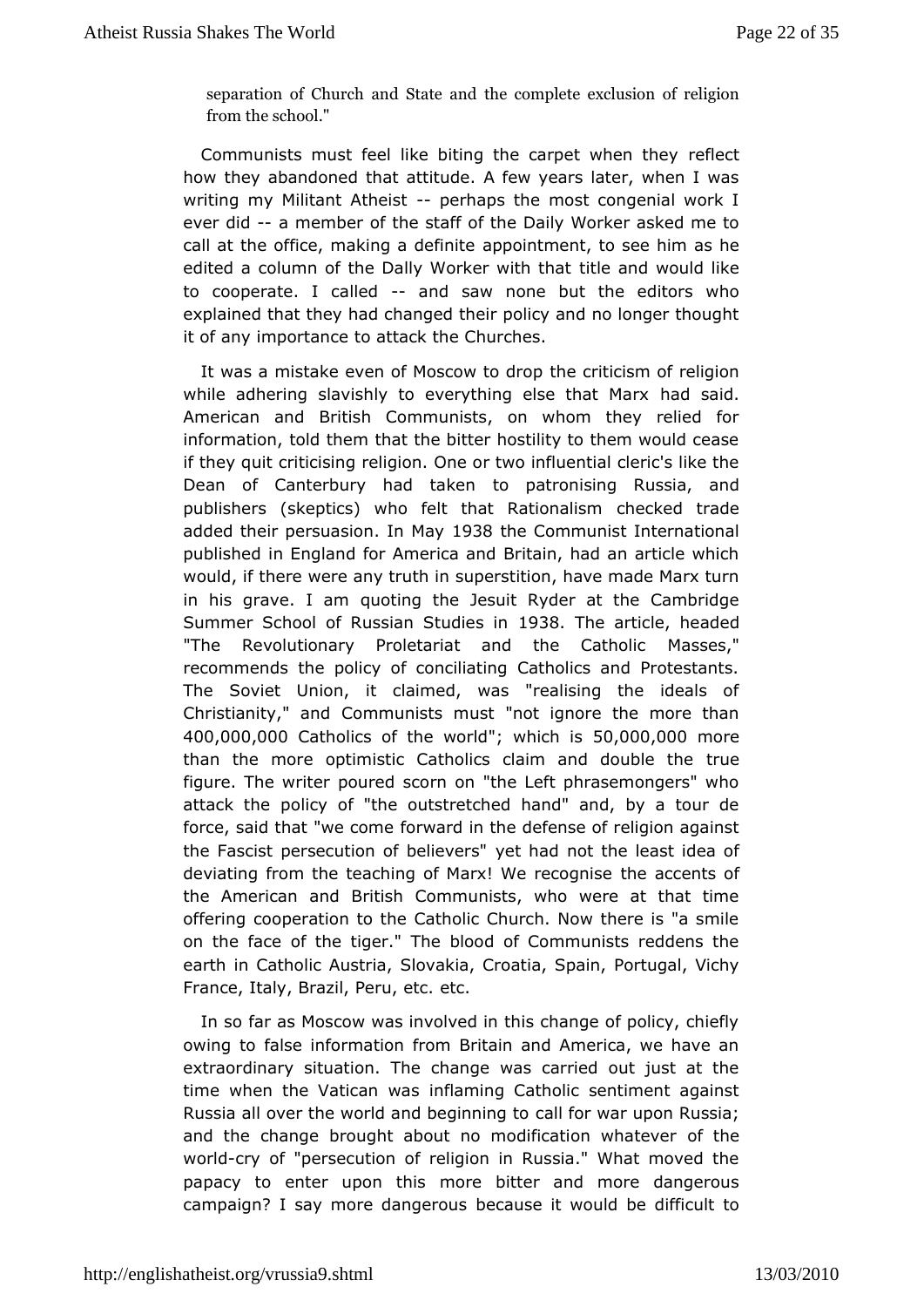exaggerate the profit to the Axis ponfeancins in Pola pontine at the d of Russia in every Catholic land and amongost at the Catholics countries.

The reasons given by the Vatican,  $a \in \text{ri}$  ay the call oave enterpolyment puerile. In speaking of the "maissizecnes eresthing in his Latin text Pacelli uses just the word which the Pope put goldmedal of triumph at the time of the St. Bartholomew Massa -- which the eviks committed he endorses the wild legend and lies which Idhapveoved from Catholic writers. As to their having brought "ruin" uplandthehe Pope, granting him sincerity, seems to have been as croodeRu signitiment and fairs as a nun in a Quebec Govniv9e3nitthe Bolshevikssahvaedd Russia from the real ruin which the White War (zealously supp by thewo Churches) had brought upon Russia and were rapic restoring prosperity eation one of the finest educational and social services worthe

His attacks 1986 and his broadcasts to Shot 39factall his characterisations of Bolshevism in his appeals fo from1935 on ward- are just as childish. I quoted elsewhere the address of Pius XI to r&phagne show in the plainly invited the destruction of B"disme Riamsia to China, from Mexico to South America." The reference erito a Sosuctohol. as Parcel, who clearly wrote the addresCsomhand nius ant got violently destroyed in nearly every republic. But the whole di is fatuous. Everywhere, the Pope says, there is "a sata preparation" forw ohke of "subverting established orders of every kind" and "attackings teituetriyon, human and divine." At that very time, philosophers like DePwertes soliberal individualists like Sir Ernest Simon (brother of Sir John Si and a few clerics like the Dean of Canterbury were describi the public hawssia was creating a new social order which in i care for children, wacnudethe mass of the people, had no equal in history.

We may make allow can the real ignorance of Pacelli and the Vatican. They never even tay curaget information about movements or bodies which are offensiveeltiogiolousm on grounds. They see everything through a red haze of profess pietyBut there is deliberate policy .b html 635 Japan had got the innoveesntern powers to support Cshhieak ginKai his costly campaign to commust mism in China and smooth the way for Japan itself. Hitler an we netwo soldering how they could get the same powers to overlook ith teeinvention consed in Spain. Hitler was repeating in public speeches that the German race must have the Ukraine. Wall Street wanted a g pretext fetirring the country to attack Mexico. Labour and Socialist movements evew pewe to be encouraged in their tragic policy of attacking and Comination warming the solution as to prevent the formation of a Popular Front lanell Thiwas too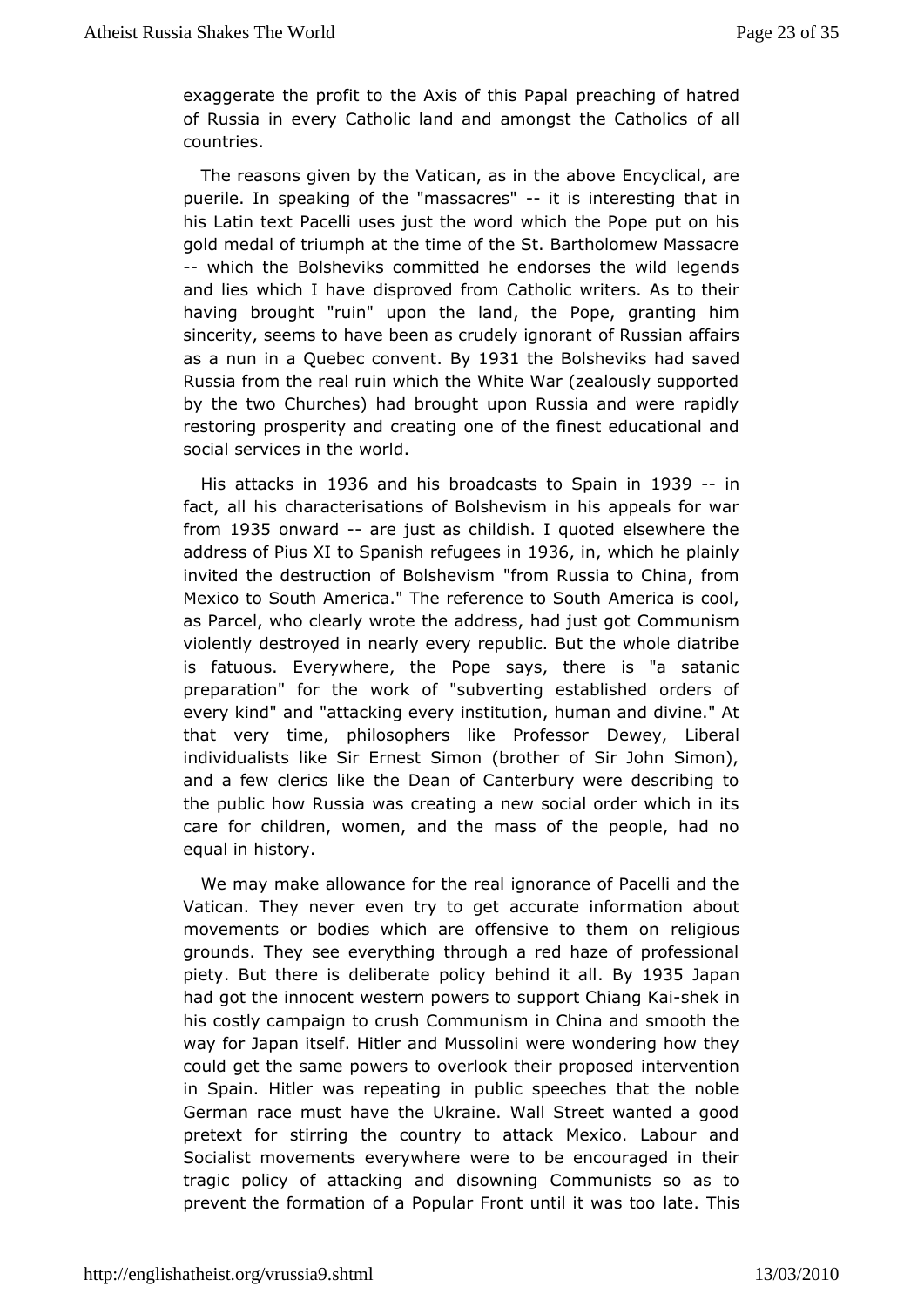sacred fury against Bolshevism was one of the Vatican's great contributions to the preparation of the world for the onslauc barbarism.

But, you may ask, is it possible that the Pope, the BI International which forced his slogan upon the Catholic ma (which do not al encyclical's) in every country, and the Cathol press which madee \*threction of Bolshevism" as familiar to Catholics as "Heil Hitlet remants and ... "Mussolini solo" to Italians, realized what to hoe in ow?ere

You can analyze that for yourself. There is, of course, documentary evidence beyond the very plain evidence that Papacy blessed rethellion and the intervention of Italy and Germany in Spain and just awsamptlead nuwar on Russia. It must seem equally certain to anyone wehoocllensoiavsstitched mind that the Vatican and the Black International in Ame wanted war for the annexation of Mexico. The Knights Columbus, who map nose dered unconsecrated members of the Black International, made opealloance with Wall Street and called for intervention in MexicoPoWbleethmedrutthee unscrupulous Italian branch of the Black International kne advance of the war upon the western democracies we ha considered in bohocknets. As I there said, so objective a review as the Annual Record agaives mimonly received information, that Ribbentrop told the Pope the AG ein mas would be in Paris in June and in London in August. As odyo othe main Catholics who chanted -Bhoelslan entik slogan, they were probably has zy about what they meant as the average German is about the pure Aryan tshean would with a race of Mongolian Malayan mongrels.

One of the mossitic features of it all, if there is any room for irony in considering olbhes al tragedy, is that Russia, the irreligion of which is blame dat boy antheor all the world's troubles, is more religious than Greban B Fintan neeowas before Vichy.

The question how many of the Rps opdea pot still religious has been raised innumerable times, in and ia bly abseen answered with all the slovenliness and inconsistency that characteristic of such discussions. Generally the writers sp "atheistRussia" as if it were a phenomenally irreligious count but when the ey collected that religion was supposed to be indestructible or when the pelopelmacine (which we have seen) that there is no persecution of relie word ceared annoyn and women can get a building from the government for worship produced the writers gave us pictures of crowds packing churches foemstivals. As long as there was some dead cat to fli at Russialike thosommon misrepresentation of the trials, and executions of leading Rusts eaans on fowe were reminded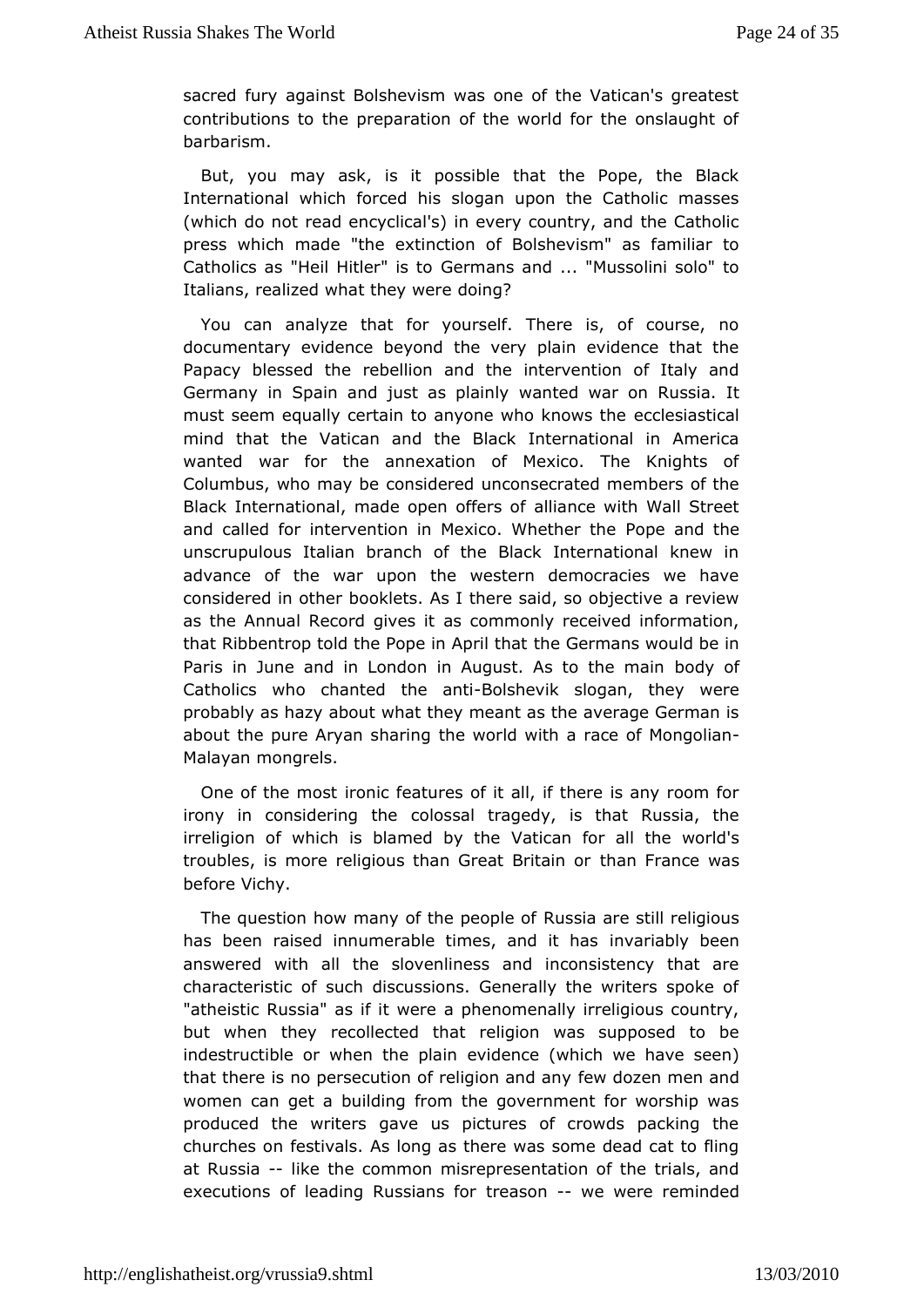that the governing body is solidly awheeinstissomeend reputable author testified that the social service is the generous and most humane in the world we were told Russia i far moreligious than is commonly supposed.

On one point there is no contheomove frisc instance in  $\mathbf{O}_1$  on  $\mathbf{O}_2$  on  $\mathbf{O}_3$  in  $\mathbf{O}_4$ the smallest town to Stalin, are all CA other minist at a form and the Communist  $\Gamma$ governs Russhiance the stupidity of callionig tSattablrin like Hitler and Mussoland all its members are Atheists. These officials determine the form and institutions of the state. The of thepeople produce the wealth, of course, and in that sen create the state hebsuet atheist officials direct the distribution o it and are responsiablile sfooral legislation. They have given a form to the state which notwhee biothintisration of writers of every class. They have lifted the avehaage cReurs shijagrh above the level at which it was in the religious Tsarist day when atheism was confined to a relatively small minority, wi influence tome state, in the cities. This unquestionable truth one of the chief reasons who clergy hate or fear it, and why the worst discredited libels safilitime resirculation. - - Rtunsesia creative part of Russisanot merdeilsyproved the common claim that a state decays when atheism sshow and thath has the reality is the exact opposite.

The question what proopforthieomass of the people are still Christians is, therefore, of no brapoy baun ovei, I find it amusing to assure your neighbour whose idteakeonf Russia is from the press that it is much more religious than Great Br TheChurch of England a few year's ago appointed a committe inquire carefuolwy many people in England go to church or are in any definite sense Chhistians ported, and the leaders of other Churches agreemercent in Londd20 percent in the rest of England. This -- a total of 8,000,000 or9,000,000in 42,000,000 fairly agrees with the statistic's of membership annuallpublished by the Churches, and these are always optimistic. There is ethiadtenbe Churches put the figure of churchgoers too high but let us beceptBehtween three fourths and -foruths of the people of Great Boittain are Christians. It was the same in France, and Vichy has made o superficcam Impulsory chalmgeAmerica the Churche5s5 claim percent of the peopwee, boudw what these claims are worth. Allowing for the Bible Belt and whealton eanter business organizations of the Churches in America we should expert and higher proportion of churchgoersthisday, ofwohe total population.

It follows that Russia is, on the best available estimates religious as the United States and much more religious than Britain *Brance!* The best gauge is Yaroslavsky, the able ar accomplished leader Aothetihse League. He has several times estimated that abo-uthiocheof tohesople in the Soviet Union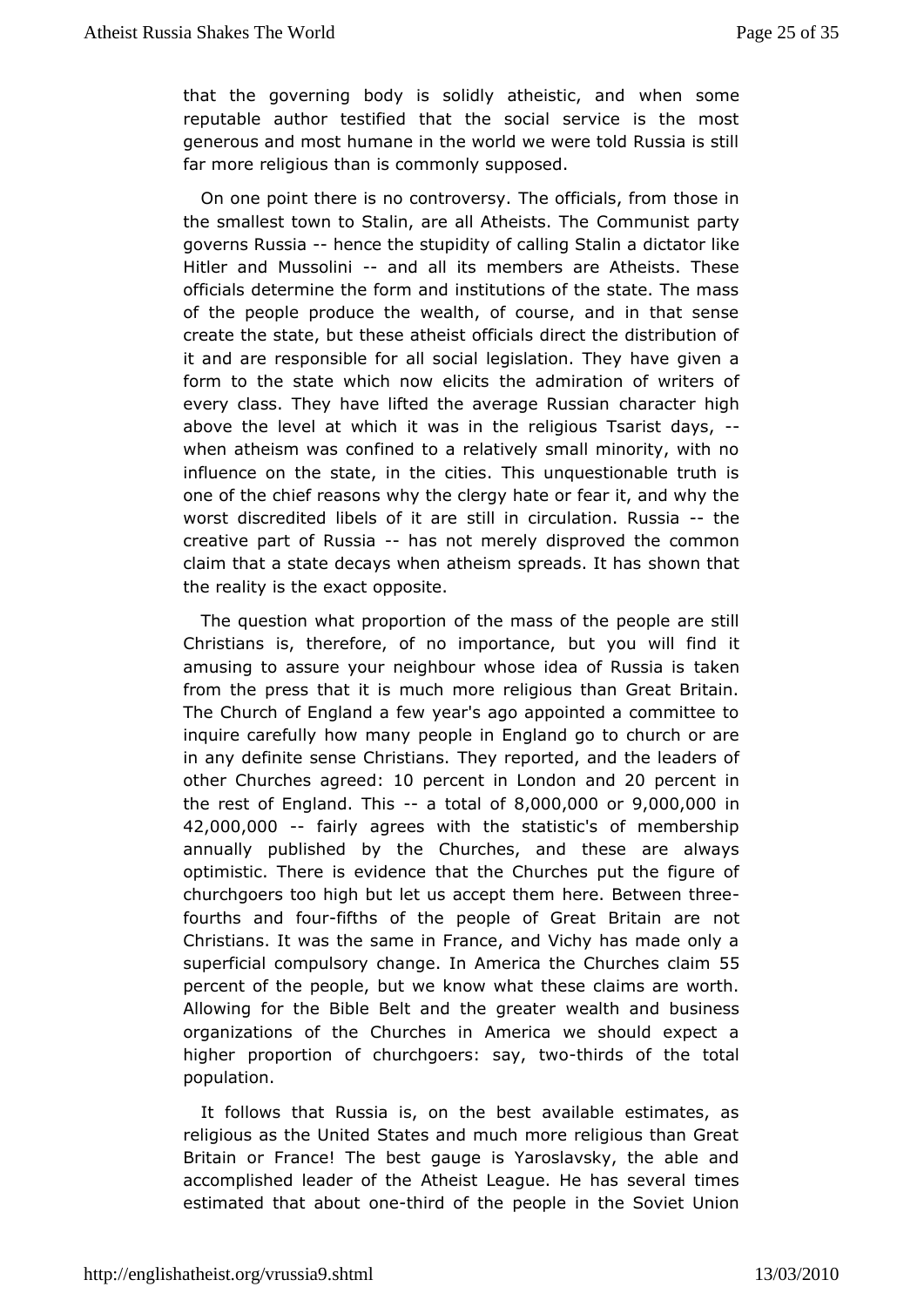are still Christians. The Jesuit Rydethes parankbining geet Summer School of Russian States, said, that this mea 30,000,00a chd is a ridiculous esutridhearte. It is his jesuitical arithmetic thartidinsculous. - On  $\mathbf{h}$  red of the population means nearly60,000,000But notice whetlows. If you call Yaroslavsky's estimate too small you must the anathat more third are still Christians, or a far higher proportion than in Britain and France, and probably America. On any estimate R is moreeligious than Great Britain. Now that it is smashir Germany the clergy to sayin: We always thought so.

Maisky, addressing the American Chammber rceofin London on Septe2m3b 6941 gave some figures which seem at firstight to show that Yaroslavsky -greatentiay tend instead of undecastimating the number of believer's. He quoted an official statement that Jome 1, 1941 there were 338 churches mosques, and synagogues in tahmed 3UCn, iOo OnCregistered religious soci@tries we should psanyish est 20or more person's. But there must be here a serious misprint as to number of urche Gonsidering that there are, @ 00,000,000 Jews and Romanist<sup>1</sup>s4,20n0d,0000 uslim in the Soviet Union besides members of the Orthodox eCthourcihs tahpeparent. Great Britain has mo $40,0020$ churches and chapels to  $than 10,000,000$  hurchgoe Asmerica  $h200,000$  religious organizatió consganized units or p) alois hesses than 000,000 churchoers. If the pure  $\delta$  food churchers ostly in villages Russia were correct weh as heut allow more 7,than 8 worshippers to a church to  $m\delta\theta$ k $\theta\theta\theta\theta$ v $\theta\delta\theta\delta$ s I have no access to the Soviet official an $($ oou $A$ ugum $E$ nt 94) I have to leave the matter open, but we may reflect that if the of  $30,000$  parishes is correct it suggest  $60$ , $0000$ ,  $0000$ worshippers.

We dobetter to follow the estimate of Yaroslavsky, who has interest exaggerating the number of churchgoers, and we may reflect that the changeth  $é$ rosmolid orthodoxy of the overwhelming mass of the people less eaths and thirthey ans that Atheism spread more rapid My9 200eat world 9014 Othan anyreligion in history ever sippologeda is indeed forty or fifty times raapsidly as Christianity spread 2510 ytohaersfinosft its career. We malgot invite the attention of some of our modern skeptics to the fact that in  $\mathbf{w}$  is the set of by pointing out the absurdity of the current breabines tan adsthestory of the Orthodox Black International. Their riesvirvoal reinigious recent years but there is evidence that suggests that extraordinarily rapid progress of Atheism has been slowed. T in part duce the fact that education has won nearly all but th hard core of stubbofronlkoldhough it is remarkable how thousands of villages including heerard yd aflowlk quit the Church and demanded that the chapel be choveryed into a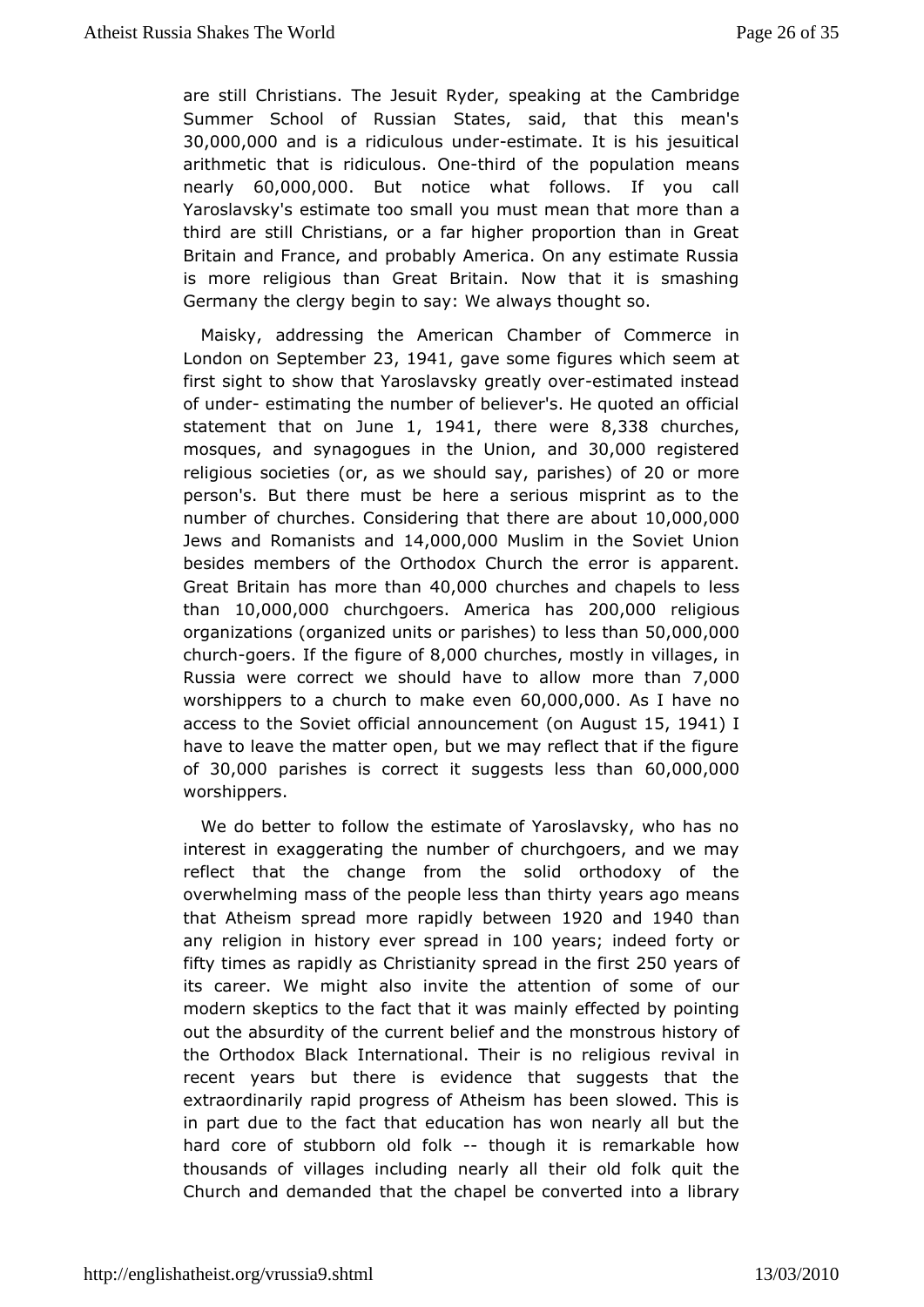or debating  $\varepsilon$ -labd in part to the clergy of what calls itself the New Church and turns the older Christian teaching inside out. howeveclear that the discouragement by the government of the methods of the Athessiussule, which made a very extensive use of ridicule and direct satirihcans a thangular the spread of Atheism.

One would like to draw the caft the hots wery superior Rationalists of our day who say that rididefeads nesigion own endo this phenomenal success of such methods during or15years. The Russian Atheists did not, of course, fail to f up their fidristiect assault on religious belief with solid scient and historination. The cultural change in Russia is not le remarkable than edbeomic. The gross general ignorance and illiteracy of Tsarist Russias was desnawn ownsed 9b2y3 after four years of war and. Yearninben 936 the country had 164,081 schools beside 97 factory scho 20,15s7 2 technical schools 16 workers colle5 $\theta$ e5shigher schools and universities and 794 institutions for scientific Meseathanno. 000 newspapers  $2,100$  Omagazin  $67s00,000,000$  pipsirculated In 1935 the output of book  $$2$$   $\sqrt{7}$ d $$$  $$$ and th $$3$ ,  $380$  free libraries, largely in villages, contain  $e$  d0,000 0e00 monta books. Upon this vast and finely selected literature the At propagandist daewd he was welcomed  $\pi$ m,  $\pi$ neclubs  $(57,700n$  theillages) where the favourite entertainment was a serious debate. As ovtehren ment adheres to its law that religious doctrines shall not be tabught to who must be left to consider religion when they havencede reasoncapacity to see through fallacy and resent mere dogmatism, the you generation has for the far greater part definitely abando religion. A we owt account of the cultural as well as economi development will be foruyn boin aklet Economic Gains of the Soviet Un(0937in the A B C Library nogf Knowledge.

This is what the Pope calls destro young dtahte on esy of the social order: this is one line of the nrætab rparloginfæm of which our press until Russia became our ally habitually co with the gross goreogodams of Germany, Italy, and Japan as "the foutotalitarian powers." Russia never received and nev sought to gain a socialle by the labour of the people outside its own Soviet Union, but the we paper eers in the world which, until we so urgently needed its lahses pit dwidth other three powers which openly boasted they were going to domi and exploit most of the earth. Russia gave better conditior women (see PS osan W. Kingsbury and Prof Mildred Fairchild': Factory, Family, and W the Soving the U, min b 35 than any other nation, while Germany and ItalPyopea'nsd ntehwe subjects states told woman to sacrificewahl rtingehitrs hard andconfine themselves to cooking and bearing future soldion Russia gave mayome pathetic conditions to children (see Playtime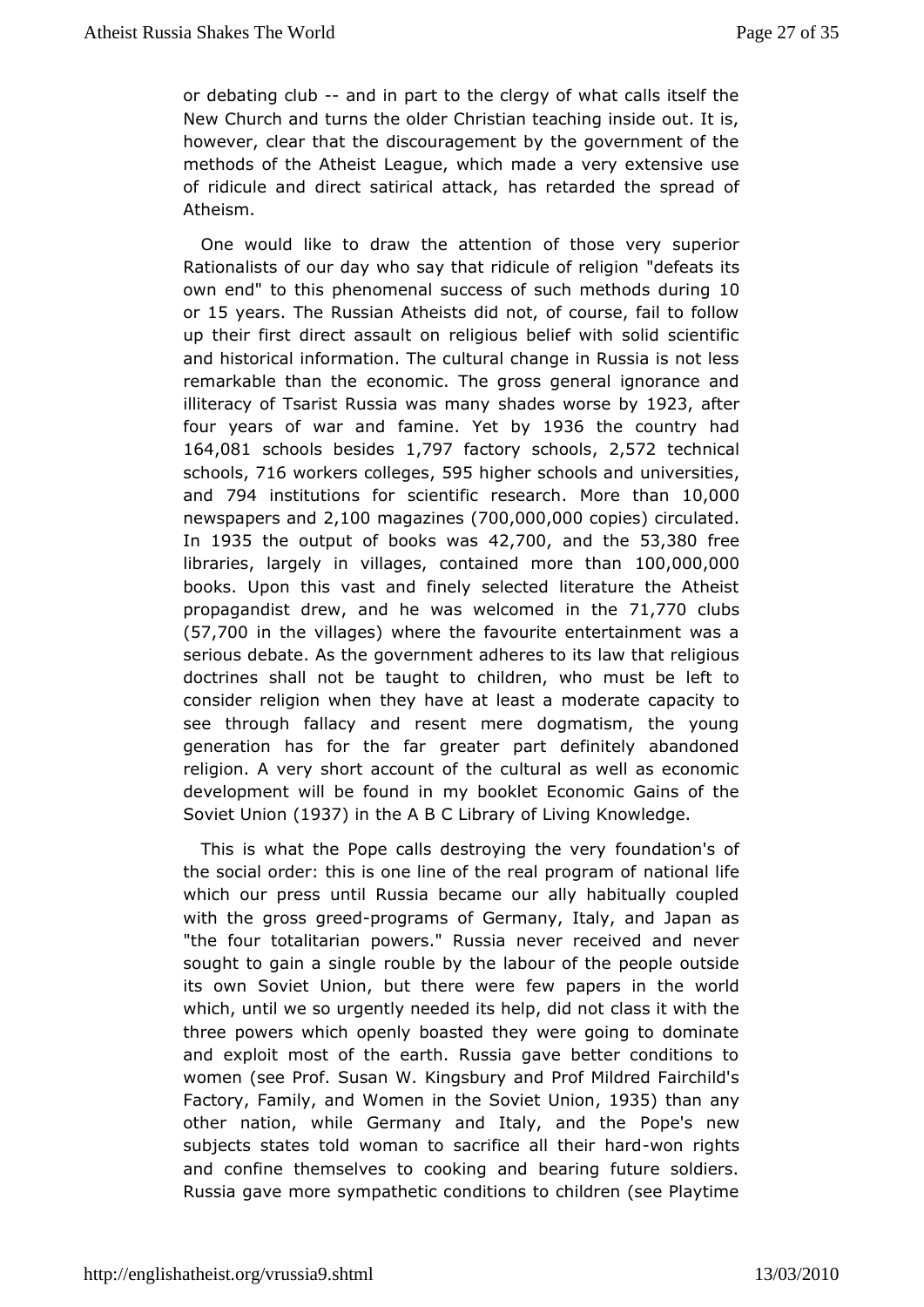in Russia by Ethel Mannginhoerasnie135 than any other country, allowing no distinction of adlass, two powithing vacation with entertainments or tours provided every summer,  $p$ roviding special the anteres in Moscom d parks  $6$  in Moscow) for the mite Germany and Italy brutalised their lives and minds with militarismen **Rassaa** ed the mass of the workers to enjoy art as no other counter  $G$  eding a my hided Italy art was starved and all culture debased.

This was the ilization which the Pope taught the Catholics the world to curs teemand war against, and the more it shed the imperfections due to intisser eforement chaos, the more it won recognition for its splendid socmandreidbeathtse, rlty helpe attacked it, and the more stridently the Black Internatic broadcast his sentiments in every land. Is the complete colla his Churigh Russia enough to explain this? Is his failure to get billions of doalniars millions of members of the Orthodox Church, the explanation? No, heussitaes because it was showing the world that you could not merely ibination without priests but you could build a far finer, jouesate e funnoamed more humane civilization. He hate's Russia becasups ree a dom it there as far as China and hlindoin the east and as far as Peru and Chilein the west, that formidable Wave of Atheism which described in the sbecond book of this series: because it was in Roman Catholic countries paraitcuta was effective since Papal doctrine and history were as thoolsnee roafb Oertahsodox Russia.

Some may say that a churchman, if shins ceree ands deeply felt, is bound to regard a spread of  $A$ theism as a great and may be understood even when he thinks war to prevent spread a lessver. There is no need for a profane person like myself to discuss that question to determine whether the Pope really believes (as half the cleard  $y$ ddeply feels the peculiar teaching of his Church aboud emstanyan We ehiassk a simple question: Why didn't he say so? Why need he give a pretext for his demand of war upon Russia every lie ab Bolshevik atroandepersecution of religion that was current in capitalist literature? We hyasds dre the millions of ignorant Catholics whom he wanted to inflaBnotes hheavtiktshewere out to destroy the moral and social order, to aadnobcate cruelty violence, when it was easy for any man, to say-nothing of a b dollainternational organization, to find out that Russia, with magnificent and plete resources, had no more reason for war than the United States aboudlowing a far finer social order than that of the United States? Anthatenwember not here dealing with the Pope alone. We are consoidering the act a worlwide Black International that is saturated with skeptic andhypocrisy and keener on dollars than harps.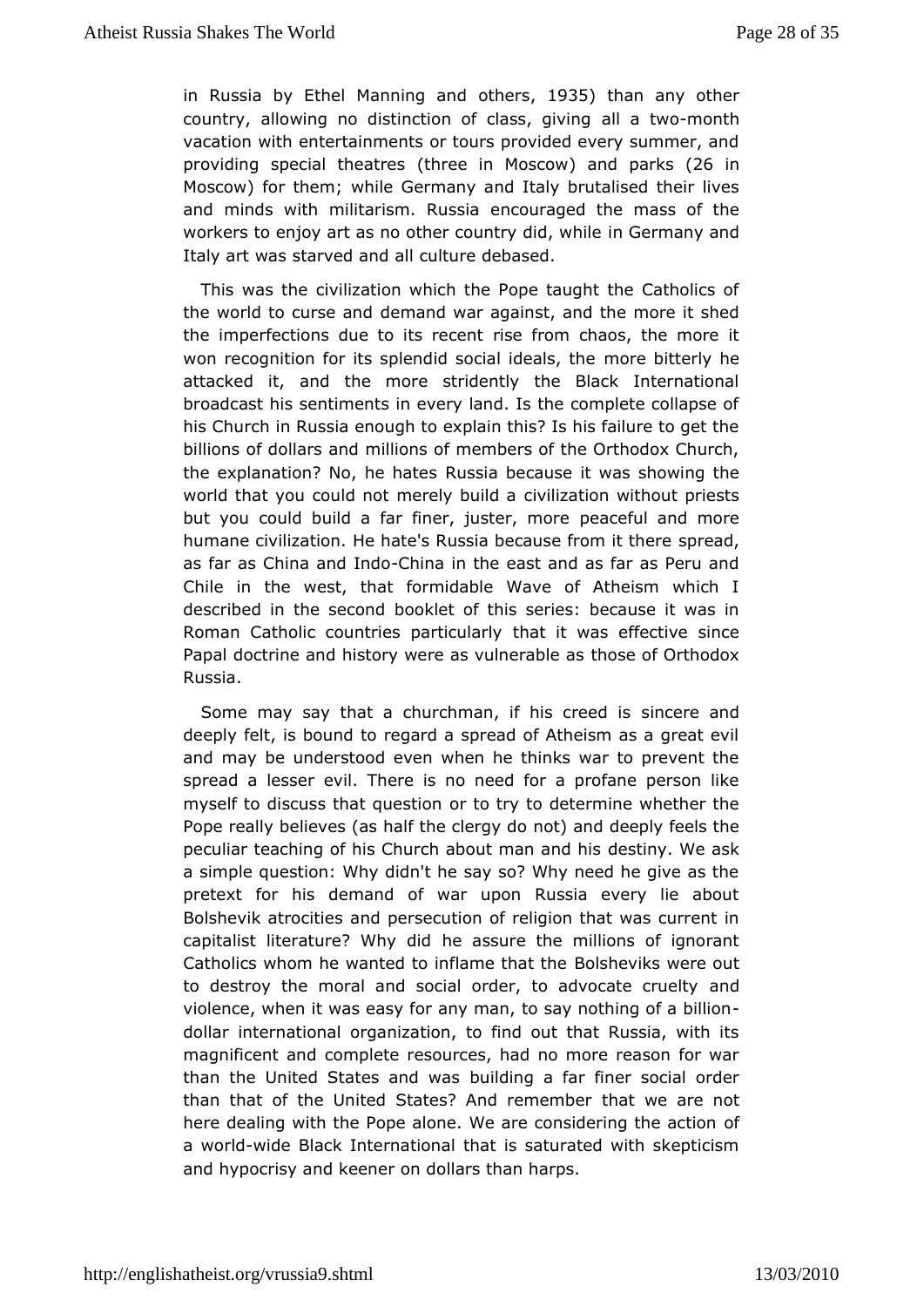That is answer enough for monough twe may go further. We moderns by which I mean the majoritment at the modern states women who live in the cities of the world and have shed limitations villabiee - will not have our affairs ruled or dictated by men, hoswingere they may be, who act on the myth that there is another world not matimisp batant to men than this in which we find ourselves. Wthatteveboout the religion this life and the control of this life auensecularized, aside from nothing fair and pleasant that it offers us because of outessinstructed neighbors think they see flames of hel reflected from below rinen or discern ghostly battlements of some weird sort of heaven high dathevelergy so far know this that they plead that Atheism injurests.uwe anathis always open to argument but we resent lies. The clerical cast hatred of Russia on human grounds is based upon a mass demonstrable liers.althasis is, as ever, the primary aim of the Black International: we ad the and

# Chapter IV

#### HITLER'S MAGNIFICENTBLUNDER

In Septemble 34 it was proposed to admit Soviet Russia to the League of Nations. Nazi Germany, with Mein Kampf (the brigand's guide) fortanidsard, had been retained in it. Japan had not been expelled for its isolation and the League's principles. Italy was an honoured membenradaetthoough it secret of its glorification of war and aggression. But the prop admit Russia horrified and brought a shower of insults from representatiov fe warious nations; and these outraged folk were subjects of the Pope, a/madictan ne warmly approved their conduct.

The attack on Russia was led Swbiys th Meotta, a representative of the nation that has alway praces aloudest in of peacewhich is very profitable at aGhedniesvanow making muchwealth by manufacturing the more delicate mechanisms German planes, taamkds, submarines and selling food to Germany while its neighbours stationee, Aptethhaatps, not even a member of the crhaid dibhat rules or mis Swikess the would have made this disgraceful attack on a progressive peac-bovingcivilization that could have taught Switzerland a higher idealism but fMontathe small Italian part of the country, was a zealous Catholic; a ached that thee Church is shown by the Vatican comment on his vituipetheetive speech Osservatore Romano (quoted with approval in the British Cat Univers@ctober 1934:

"Mr. Motta faced the praodomheisons icofntione Russia with a clarity of vision, a nobility of sentience intudeanoof a Christian and civil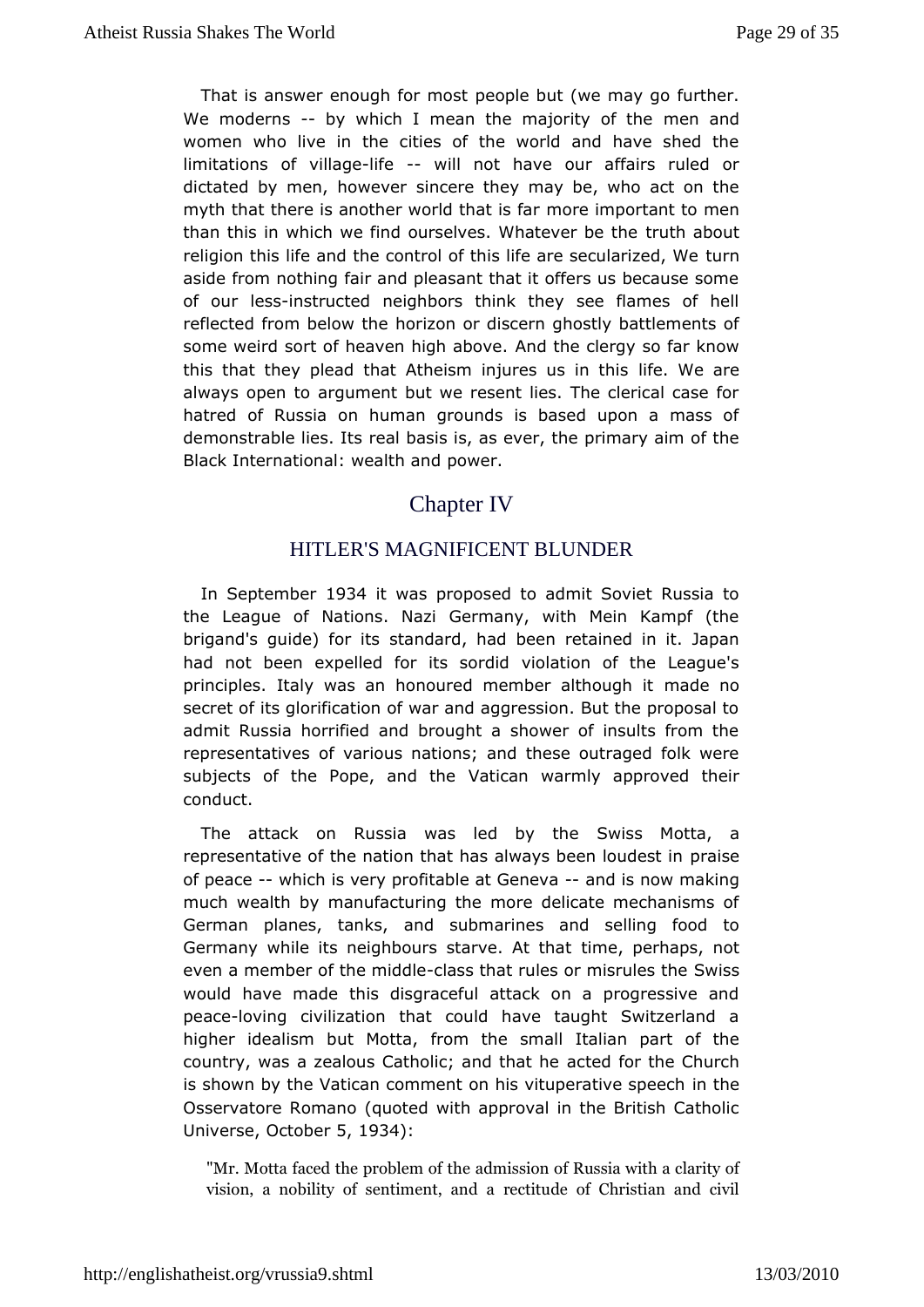conscience that finds a profobedrtes choof and, the heart whom justice and right are still the unishlakabilet bases of

Nobility of sentiment! The man was isstikionto to the that Hymn of Hate which the Vatican would soon urge upon  $Cath$ everywhere; the stupid chant that was to prevent, or help prevent, a cow woird-talliance against the bandits when the crisis came, the chant thaptlewassant music in the ears of Hitler, Mussolini, and Matsuoka. The Vatiegion ceedrate that ten states at Geneva opposed the admission of Russia or poin abstained from voting for it, and we see Catholic influence whole grouplealland voted against, and the press recorded that this was due to Cath follegonce in the cabinet. De Valera's representative and Schuschnigg adfa Akuesd rimalussia as virulently as Motta but did not vote.

Two months beforms Nazi Germany had shocked the world with the m-ansusrder of prominent innoducting Catholics, which is called the Blood Purge. Did any Cpaot whe is orator or or the Vatican, call it to account at the tribunal of civilization no; just then the Vatican was trying hard to persuade Hitle observe the Oncordat and Catholic German bishops were flattering him to his teentohnthsweafter the Geneva meeting Japan, probably encouraged by thills recent tehus is a sta, and there was talk of war. What did Catho Hierse sinsulated? specimetrom the Catholic Nion es ber 1934

"The Japanese are  $G$  od: Taheiy have brought omfreedom persecution to our missionaries in Manchuria and adjace Chinahey have consented to their settlers in Brazil being i  $th \mathcal{L}$  atholic faith, and, while they dream of influencing the spread Buddhism, they give freedom of worship to their ow nationalsth  $en$  event of a war between Japan and Russia C would sympathi $z$ æpwithat least in so far as religion is concerned, som that  $z$ let us bewareAngflaamerican bloc against Japan involving us the side ucosfsia."

There you have the pure Papal note, the Vandice and so of the oracle Japan is "not antial a matter of fact, its ruling class is almost as solidly Atheistic as-twheil Reussias is, and Japan hamsade small concession's in the interest of the Roma Church. So defend Japidomela Rollssia in the Catholic press of all lands that very , y the 34 UptonClose (J.W. Hall) plainly exposed to America in his Challengdeocuwmitentul au evidence, that Japan was-mcad qameds thad removed the last shredof disguise from its greedy plan to monopolise Eastern. and drive out all alstians, particularly Americans. And because hypocritically made ptomthseesPope, Catholics must be used as its agents in Britain and Abnset time mind of those countries in regard to its aims and diveatred bem into Russia.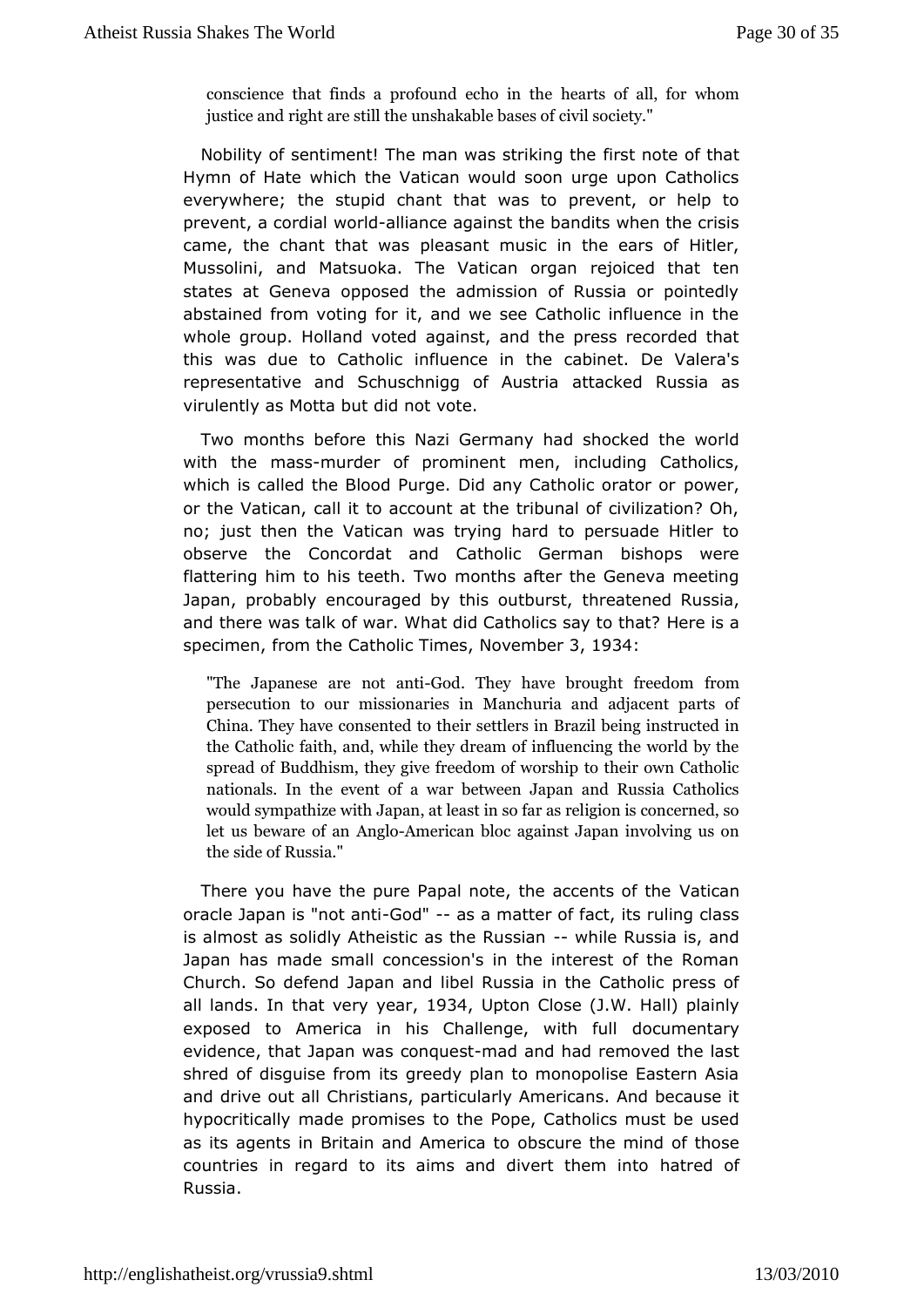A few months later the same Catholic press iwent further deadly  $wdC$ katholic Times in 935:

"Disarmamsndead . . . We can, nevertheless, have thirty ye in Western Eufropeance, Germany, Italy, and Great Brit concentrate on Westernit EuropesanMde cannot have agreement about Russia, since Germanupihawshil chat didense her ambitions. She wants the Ukraine. Few Coauthorly cwilh approve a war against Russia, bad as her restill di will bout happy if our alliances draw us into a war icodde esseRossibe must safeguard her own interests. We auephood t choence The ed to wretched F-Gaenromo an quarrel can be componsited high france is leave Russia to her devices. If France insitiation allying herself with the metalling the leave Soviet, she should be told that Great Britaien will have no p We must choose between two evils, and Russia's possible Ukraine is a much less-feivels thalnower Europe, whilst many woulsday that the undoing of Godless Sovietism is no evil at

Asthe British National Newspaper Library, the finest in Eur has been bomabred burned out of existence by the Germans, I cannot verify the three quotation just given. I take them from Miss E. Moore's No Friend of 1904 the mand alcoknow the author as a very careful and conscientibeusse student of matters.

This passage is a typical specimen of the ashoovery of the press to the Vatican and its Policy of judging all international eventsrom the single viewpoint of the interest of the Church w professing comsult the interest of the race. The statement that few Catholic will app how a reagainst Russia might seem to be written in defiance of the Popfeo's adecmuas adde against that country, but the paper itself repeated by ye to mo edhe he extinction of Bolshevism," and the last words of the above pa are plain enough. Not "many" but all Catholics, as the writer wouldrejoice at "the undoing of Godless Sovietism." Notic incidentally **bame**fully these Catholic writers avoid the word Socialism. They know that the rise of Irish workers in Britain -- these workers of Irish birth **ared the manusculpation** body of "English" Roma-nibsentong to the Labour Partyi,n annadrethis moments of courage calls itself Socialist.

But the chief potimatishis interpreter of Papal wishes to the people of England emp**hativicative**s a national policy which would be very acceptable to Hitler sound a was s, iith was followed by Chamberlain and Halifax, most disastrous to Eu Russia was the one great European power that sincerely prop generadisarmament. When its appeal was unheeded it was th one power that begoteword a colossal part of its national resources, which were very baiddy snoeceidated reconstruction and educatitoon preparation for hout in 1936 when British statesmen were beginning to doubt the Baldwin policy of nothingGreat Britain spent less than a fourth- of its budge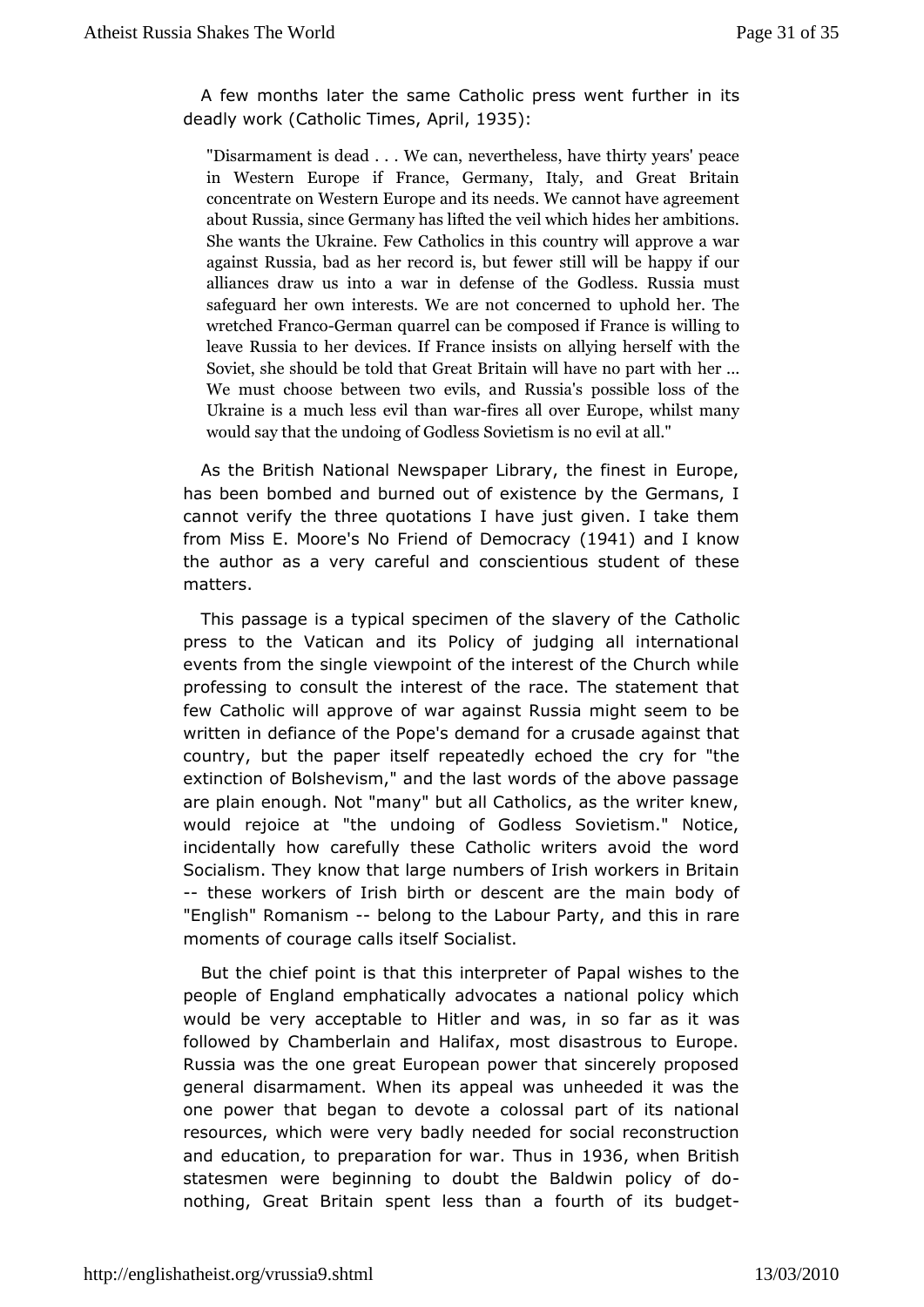revenue on armament sheand nited States tenthe But Soviet Russia set asidfeh(@0ebilliomut of100 billion roubles) of its total annual-forcommethat countery governmend venue represents practically the whole of the weal produced to defensmeasures, and it increased the sum every year until nearly aofthtind entire wealth produced in the country was devoted to preparibag rbfashoot is eand clearly foreseen onslaught of Nazism.

What an ally Ruys musical have been 11988 on onward and what a different course of Eau optes minght have followed! It must be left to the historians of thae future into ere and dynamic alliance of Russia, BriCaziench Stawakia, and Poland would not have intimidated Germany that Italy from piecemeal aggressive program upon which they entered. To r seemsertain. But the Vatican and the Black International and Catholic pressveiny country did all in their power to prevent it Had the United Steate steat that Japan was one of the bandit powers-had the press freefly llaynich formed the people of the open boast of Japanese politiciaamsd, maivatlarmyen, and editors, and told how highly coloured dres dreuls ticofn the the American fleet were exhibited to the pudpiltines in Japanese five or six years and poined the alliance, not in the interest ofEurope but its own interest, it probably never would have kn the viletreachery it has now experienced, for the people themselves would have deand angulade armament. But the Vatican, the whole Roman Church, was ompupsots bed. nTo here alliance with Bolshevism.

Could there be a more determining bearation of the evil of the sacerdotal viewpoint, the folly of ltisseen Brigckto International on human Autfulinus time 36 the leading powerwere stirring from their criminal lethargy and beginning expand thaimamentudgets. The League of Nations published a statement that the spw emidabosuis,  $000,000,000$  fhat year on armament, I have shown (WhMaitli Waars ann Cost) that it spent someth\$mg5,1000,000,0000 ontchird othis sum was, according to the best experts, spent by Germany. \ Japan ahtoaly spent we do not know. No one trusts their figure And the two ripphoewsetrs in the world, the two at which the great conspiracy was chiefly Aamime biot, and Britain, spent (together) one half the sum that Germany on ded spreundsia something like the sum that Germany did, though unlike Germ andItaly, it did not starve or suppress its social services to fi money buntaintained and developed them.

What guidance did the Papacy anad peints I gived the world? It bleated biennially about peace and between Chris and Easter cried for war on Communism in China, Spain, Me and Russia, abblv Russia. It maintained its diplomatic alliance with Germany, Italy, and ut aspeant poison whenever Russia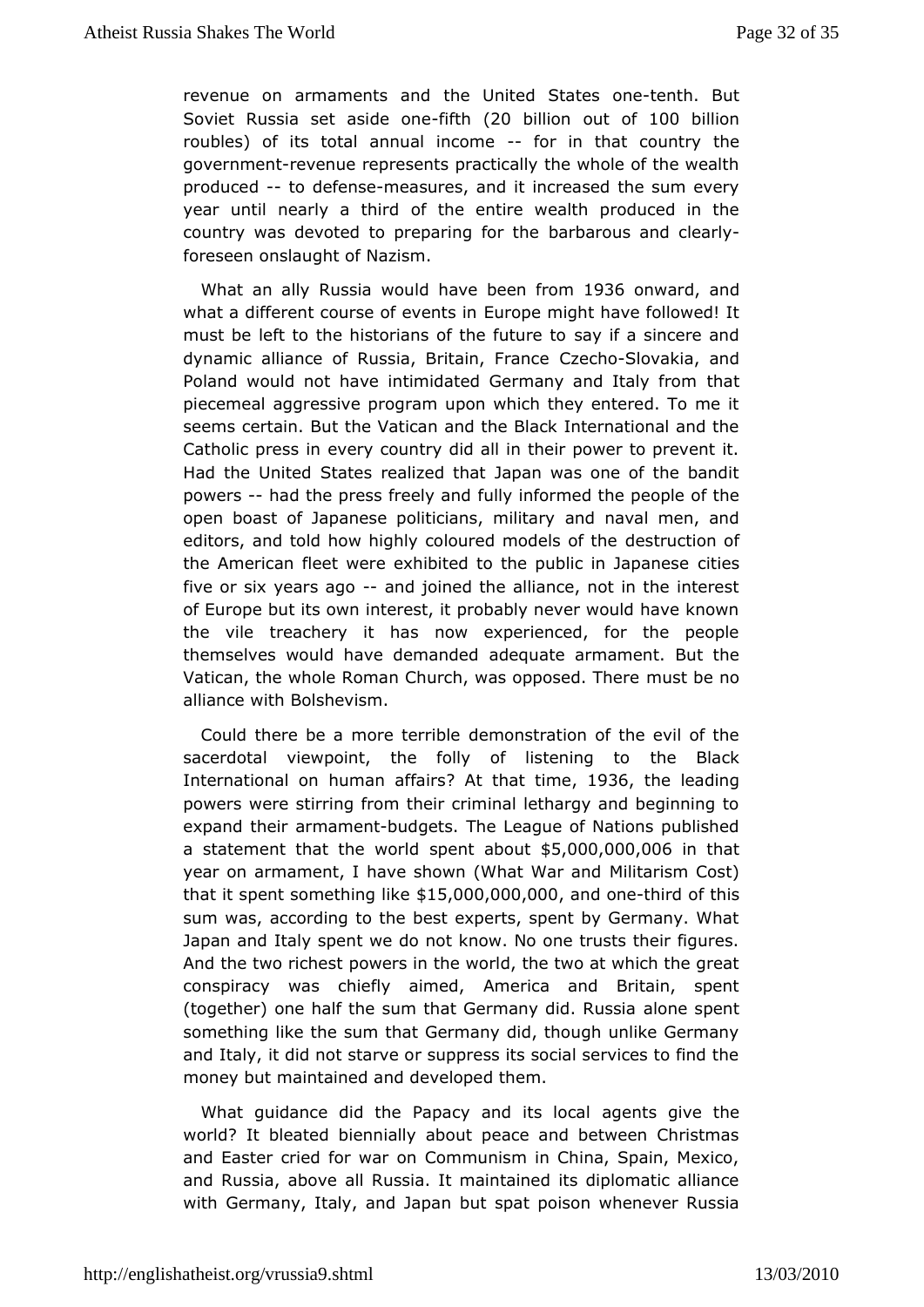was mentioned. Its hierarchy flattleered of ethe three aggressive, fully treacherous, and debatuad beach dbandit told the British and French people that they would have "t years peacet "they would continue to outlaw Russia and trust Germany, Italy, and Whaptamillarious scenes there must have been behind closed doors in Benidh, Rkayno b,

Russia patiently, perhaps cynically, bore the hostility which Catholic Church and other interests fostered against it. needless frog to observe that the Vatican was not the only libellous enemy of Rusistia, shautte in the conspiracy is, on account of its claim of Idisvinteendsted idealism, in an entirely different category from babaksehra reinodustrialists, and politicians.

I am, however, not convciehn feion ding adjectives to hurl at the Church of Rome. I am content factsstablish it is not a fact that Rome contributed milosh4t1 to that the mpt and ostracism of Russia which rendered vast service to the and didncalculable harm to the race we may as well doubt th the earth  $\log$   $\cosh$   $\e$ .

So persistent and emphatic was this teaching of the Vati especially during the fateful six or sevel \$4 yet a has before the Cathowiccrid was paralysed when at length Hitler made hi splendid blunder and attaskæd Less than a year earlier the Papal Hymn of Hate had been mohnens erveent There were many of us who, imperfectly informed by toer press, felt admiration of Russia chilled when it seized part of Finland a littlBaltic states. But we did not use the vituperative languag the Pope's ortchaen Osservatore Romano, the paper that had not said a word about outra**ges** elike China, Abyssinia, Albania, Czech Solovakia, Norway, DenYmugoSklavia, Greece, and, even Belgium and France, for which evreont a llead, casld we now see Russia could truthfully plead, an essential pie defense against an-cooped ared aggressor. The Vatican, in its paper, noonly completely ignored Russia's reasons but wallow in irony and invectivtehias were the first aggression in modern Europe.

There is an am Paraimaggraph in Stephen Graham's News Letter  $(194\,\phi$  reproducing the languageOs osferthætore when the Russian troops took back the Ukrainian and White Russ provinces. The Papal organ shuddered to recall the atroc committed by Rabesian troops **918** The soldiers were then Orthodox Catholics almmost to and the Osservatore trembles to think what will happen now that hte his arend in the next paragraph Stephen Graham, a strict Comhammolhe robf the England, gives this report of an Englishman who Saw the Ru troopsnter Asthenia: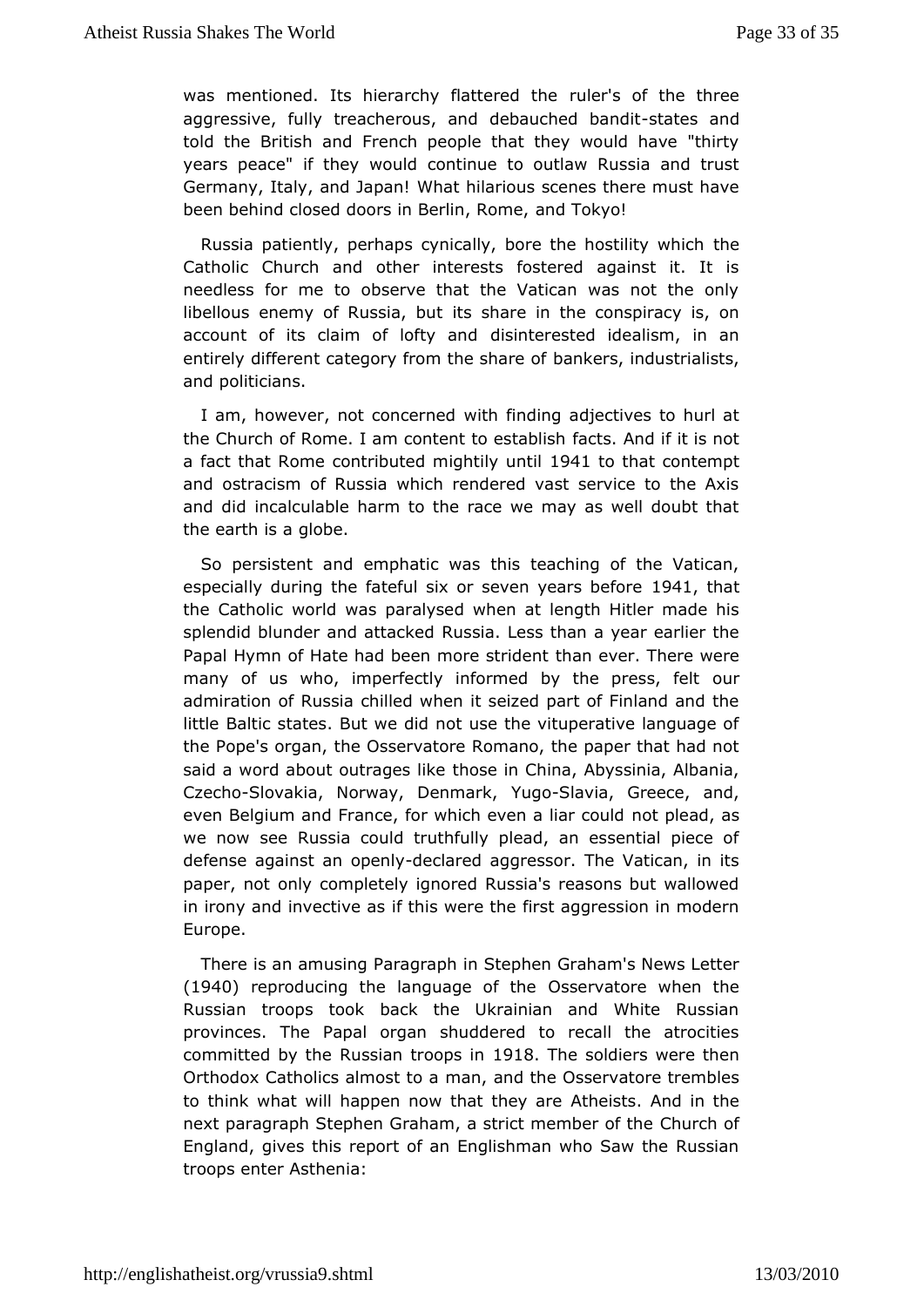"The fears proved to be gdosuchiollese.isThe extremely severe, and cases are known when soldiheerspowietrie as hot of mompissars for the slightest dbise apchines."

The religious mind is weird and wonde Gifrualhamstephen actually goes on to reflect that thi\$ 9 t 8 and 1914 @f suggesthat"the atheist soldie 94 8 owere now extinct and the Russians wenerally Christians! Not for a moment do I suggest that atheist soldiegs mixeutrages, but what are we to think of a Papal newspaper that over the sheden's fictitious outrage's of atheist **saldiers** quote dathi**e** an  $radi$ o(Januar $22$ , 1940 bemoaning the famy of all "kinds perpetrat by the Russian troops in Poland and has not a word say when we get poBitive that the German soldiers perpetrated real infamies and Rassige?y in

Here again it is not a question of the Pope or the Vatican  $\mathfrak{g}$ The Black International everywhere repeated the cry of Russian atrocities (miand Germany). In an address by Cardinal Hinsely published recently intatle or The Bond of Peace we read of his "deep indignation" at "the eonfslma oveen ethan eleven million inhabitants of the Polish state by Soulusts Roussia." a "treacherous attack from behind" and the "Bolshevist hor andsays that these "Poles," as he calls them, are "reliably reported to besuffering from those persecutions which had made or generation the eumap afallelled martyrdom." Perhaps we should not expect a cardinal, edeesifot se as an oracle on world affairs, to know that UkrainiansRuasnsdiaWhslibere not Poles, but is he really ignorant that the "muanptay malld enl" letch at these millions, of members of the Orthodox Church suffered inflicted by the CatholicadP been going  $\alpha$  of  $\gamma$  and was at onsdepped by the Russians?

Now, as I have earlier quoted, therea amessignaszen repudiation of the Hymn of Hate which the Papacy has had Catholic world chant from Montreal to Syria for the last six seven yea Catholics boast that they are in a better position th Protestants in that at the yone clear authoritative, unwavering voice to guide them. It soudhidestaltidentes haip of the Hitler sort. The truth is, however, that Rome speak sivte othesnix different voices, and one can blandly repudiate the other wh goes wrong. The only thing which they cannot repudiate is infallible orcaethedra utterances of the buPtope never makes any. The Pope has  $v$  sexes aln conversations, addresses, sermons, allocationsetencyclicals,

Then he has, in the second line a daily paper and a radio.  $\mathbb I$ third line he has prelates and Catholic ambassadors, agents who camepeat conversations with him. On this third line we n have Myron C. Twahispering that the Pope always recognized in private a vast distinctionh bentwet pentiness of the Nazis